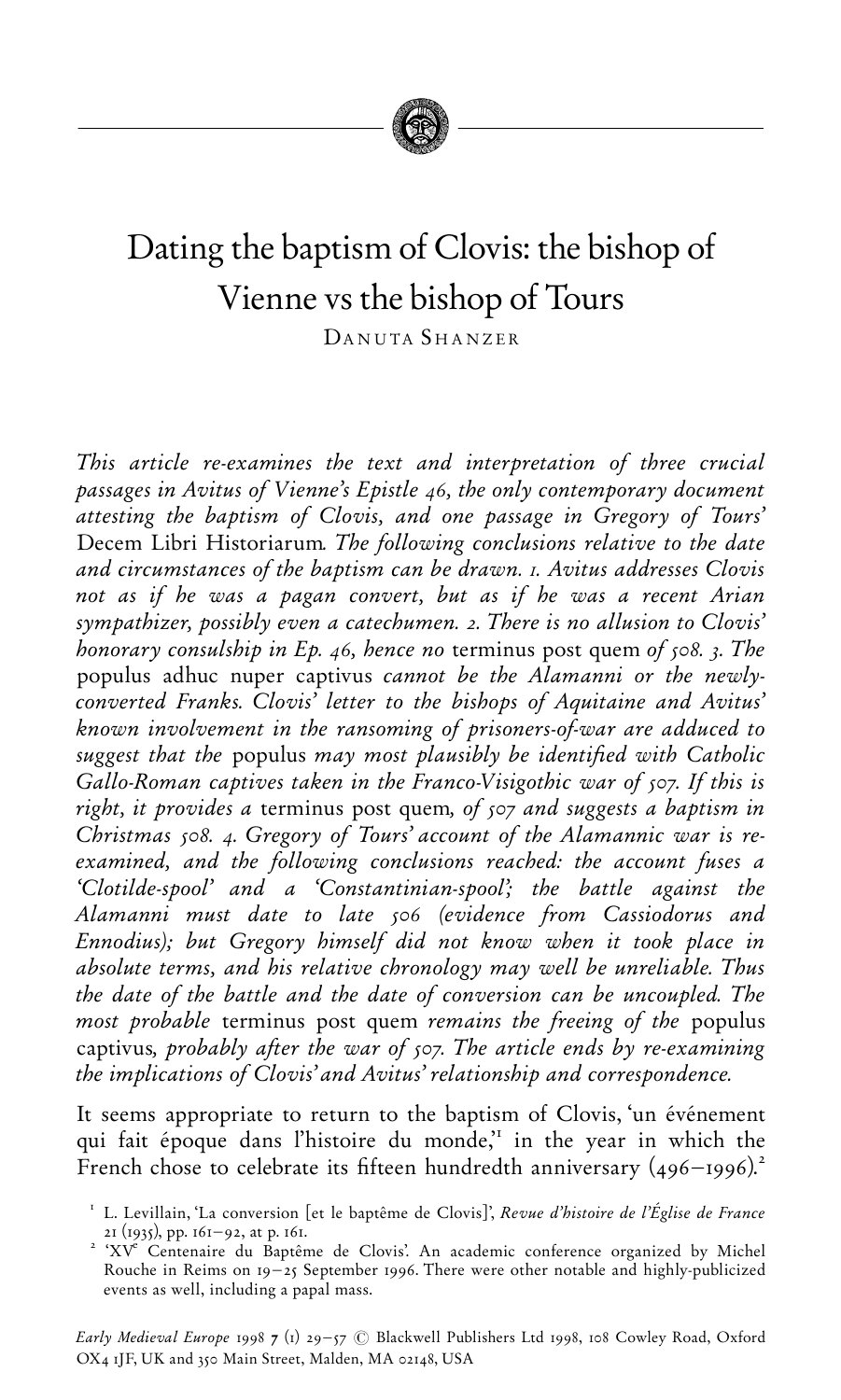The date of the baptism is controversial: those who follow the chronology implied by Gregory of Tours place it in  $496$  (or shortly thereafter); those who favour other sources, such as Cassiodorus' Variae, place it later, for example in 506 or  $508$ <sup>3</sup> Clovis too has proved remarkably hard to pin down. How pagan was he? How catholic? How romanized? How barbarian? Two recent English articles address these problems. Spencer surveyed the *status quaestionis* on the dating in this journal and reaffirmed the traditional solution.<sup>4</sup> Daly carefully re-examined the texts used to date and analyse Clovis' baptism to paint a revised picture of the Frankish king, a Clovis for the 1990s.<sup>5</sup>

I come to Clovis' baptism from translating the Letters of Avitus of Vienne. The much-discussed Epistle 46 is the only surviving contemporary evidence for the event, yet scholarly confusion about it is still rife in the literature. Many who use it have not constituted a text, or considered what criteria should be adduced to choose between variants. Some have failed, for example, to distinguish manuscripts from editions.<sup>6</sup> Some show random eclecticism in choosing readings,<sup>7</sup> yet extreme conservatism in textual reasoning, preferring invariably to bend interpretations or translations to fit what they think the text ought to say, rather than to admit that the text is either corrupt or demands some other translation or interpretation. As an unfortunate result of a scientifically tidy way of thinking of problems as having `dossiers' that contain limited numbers of documents related to a case, scholars fail to look beyond their documents. To understand an individual letter written by Avitus, one must read Avitus' other letters; to interpret a chancery letter of Cassiodorus, one must study epistolary conventions.

`In the case of a key historical witness that has been investigated and discussed for a long time, a new approach is hindered, not just by the problems inherent in the text itself, but perhaps even more by the accumulated weight of the scholarship on the subject, whose traditional approaches to problems and entrenched positions on controversies develop a life of their own and a tendancy towards selfjustification. This is especially true of Avitus's letter to Clovis, for

<sup>&</sup>lt;sup>3</sup> F. Vogel, 'Chlodwigs Sieg [über die Alamannen und seine Taufe'], Historische Zeitschrift 56 ( $1886$ ), pp.  $385 - 403$ ; A. Van de Vyver, 'La victoire [contre les Alamans aaet la conversion de Clovis', I] R[evue] B[elge de] Ph[ilologie et d'] H[istoire] 15 (1936), pp. 859–914; Idem, `La victoire [contre les Alamans et la conversion de Clovis' II], *RBPhH* 16 (1937), pp. 35–94; R. Weiss, Chlodwigs Taufe[: Reims 508], Geist und Werk der Zeiten 29 (Frankfurt, 1971), and I.N. Wood, 'Gregory of Tours [and Clovis]', *RBPhH 6*3 (1985), pp. 249–72, on all of which see Mark Spencer, 'Dating the Baptism [of Clovis, 1886–1993]', *Early Medieval Europe* 3 (1994), pp. 97–116, at pp. 99–101.<br>
<sup>4</sup> See above, n. 3.<br>
<sup>5</sup> William M. Daly, Clovis[: How Barbaric, How Pagan?]', *Speculum 69* (1994), pp. 619–64.<br>
<sup>6</sup> E.g. Spencer, Dating the Baptism', p. 109, n. 64. For further examples see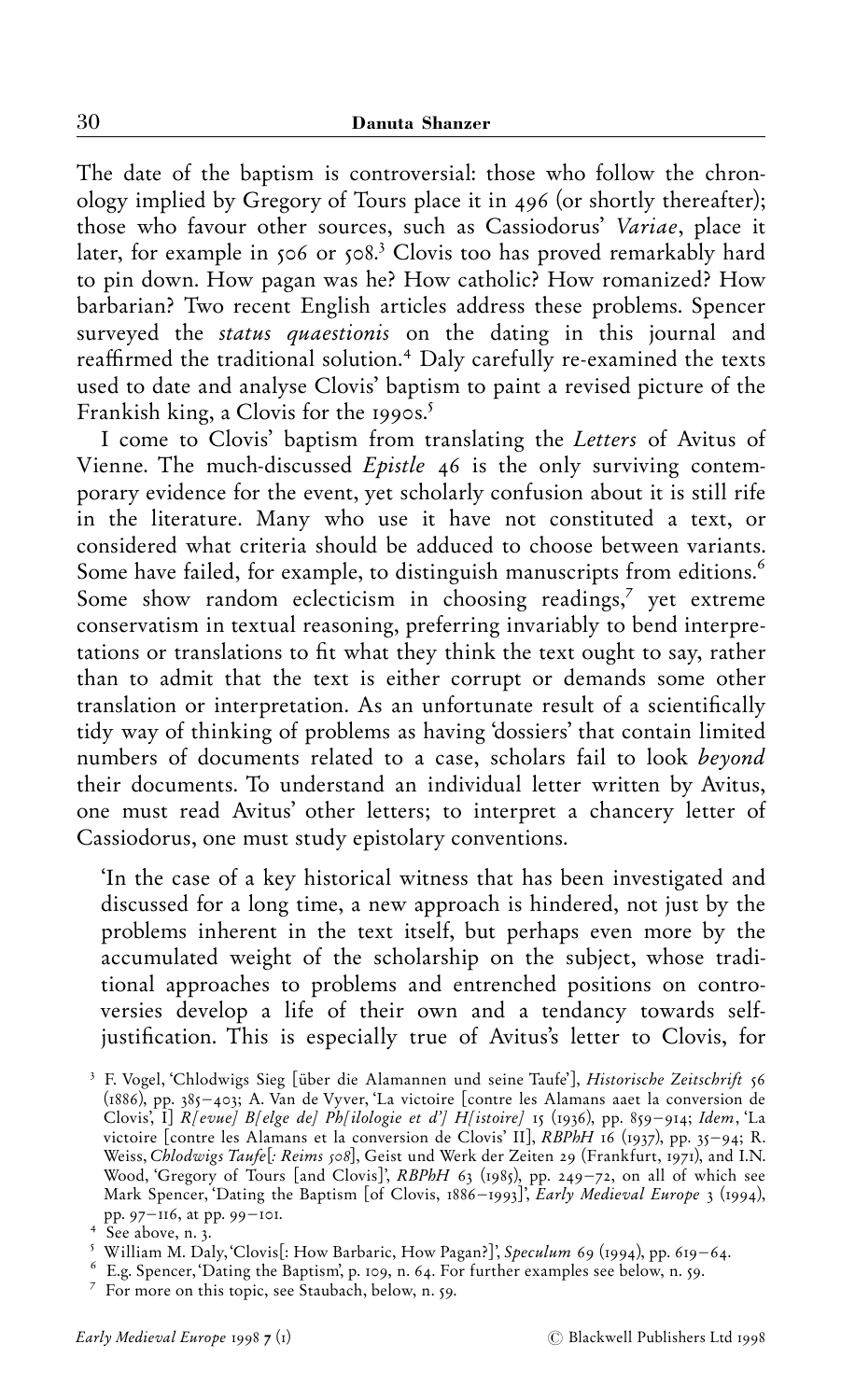virtually every sentence in it has already been turned upside-down and side-ways and made the basis for the most radically different hypotheses.'<sup>ð</sup>

Staubach has an important point: the weight of the scholarship on this problem threatens to compromise any discussion of the key primary texts. Scholars who have worked on the date of the baptism have all too often come to the texts with a point of view to defend, be it a late dating, an early dating, a need to justify Gregory of Tours, a desire to expose him, or simply the urge to agree or disagree with their predecessors.

Most who have worked on Clovis' baptism have been historians, usually early medievalists, only occasionally later Romanists. As a philologist, I will interpret a series of different loci vexati in the key texts, three from Avitus  $(Ep. 46)$  and one from Gregory of Tours. I will question the texts on four key problems in the baptism-controversy. First, what was Clovis' religion prior to his baptism? Second, is there an allusion to an honorary consulate held by Clovis in  $Ep.$  46? Third, who is the populus captivus alluded to by Avitus in  $Ep.$  46? Fourth, how accurate is Gregory's chronology, and did he know when Clovis' decisive battle against the Alamanni took place? Critical reading of the texts in question can indeed provide answers to these questions, or at any rate definitely exclude certain erroneous interpretations.

## Avitus, Epistle 46, page 75, lines  $2-4$

Vestrae subtilitatis acrimoniam quorumcumque scismatum sectatores sententiis suis variis opinione, diversis multitudine, vacuis veritate Christiani nominis visi sunt obumbratione velare.<sup>9</sup>

Sententiis suis is clearly modified by the parallel tricolon of adjectives, variis, diversis and vacuis, all paired with limiting ablatives. Christiani nominis must then be construed progressively with obumbratione velare

N. Staubach, 'Germanisches Königtum und lateinische Literatur [vom fünften bis zum siebten Jahrhundert]', Frühmittelalterliche Studien 17 (1983), pp.  $I = \{4, at p. 2\}$ : 'Bei einem historischen Schlüsselzeugnis, das seit langem immer wieder untersucht und diskutiert worden ist, wird ein neuer Zugang nicht nur durch die Probleme des Textes selbst, sondern vielleicht stärker noch durch das Geweicht der Forschungsgeschichte behindert, deren traditionelle Fragestellungen und verfestigte Kontroverspositionen eine Eigendynamik und die Tendenz zur Verselbständigung entwickeln. Dies gilt in besonderem Maße auch für den Brief des Avitus an Chlodwig, bei dem nahezu jeder Satz bereits hin- und hergewendet und zur Grundlage für die verschiedensten Hypothesen gemacht worden ist.' (English translation

mine).<br><sup>9</sup> Alcimi Ecdici Aviti Viennensis episcopi Opera quae supersunt, ed. R. Peiper, Monumenta Germaniae Historica, Auctores antiquissimi [MGH, AA] (VI, 2 Munich, 1883), p. 75, lines 2–4  $(75.2 - 4)$ . Subsequent references to the text of Avitus will use the page and line numbers of Peiper's edition.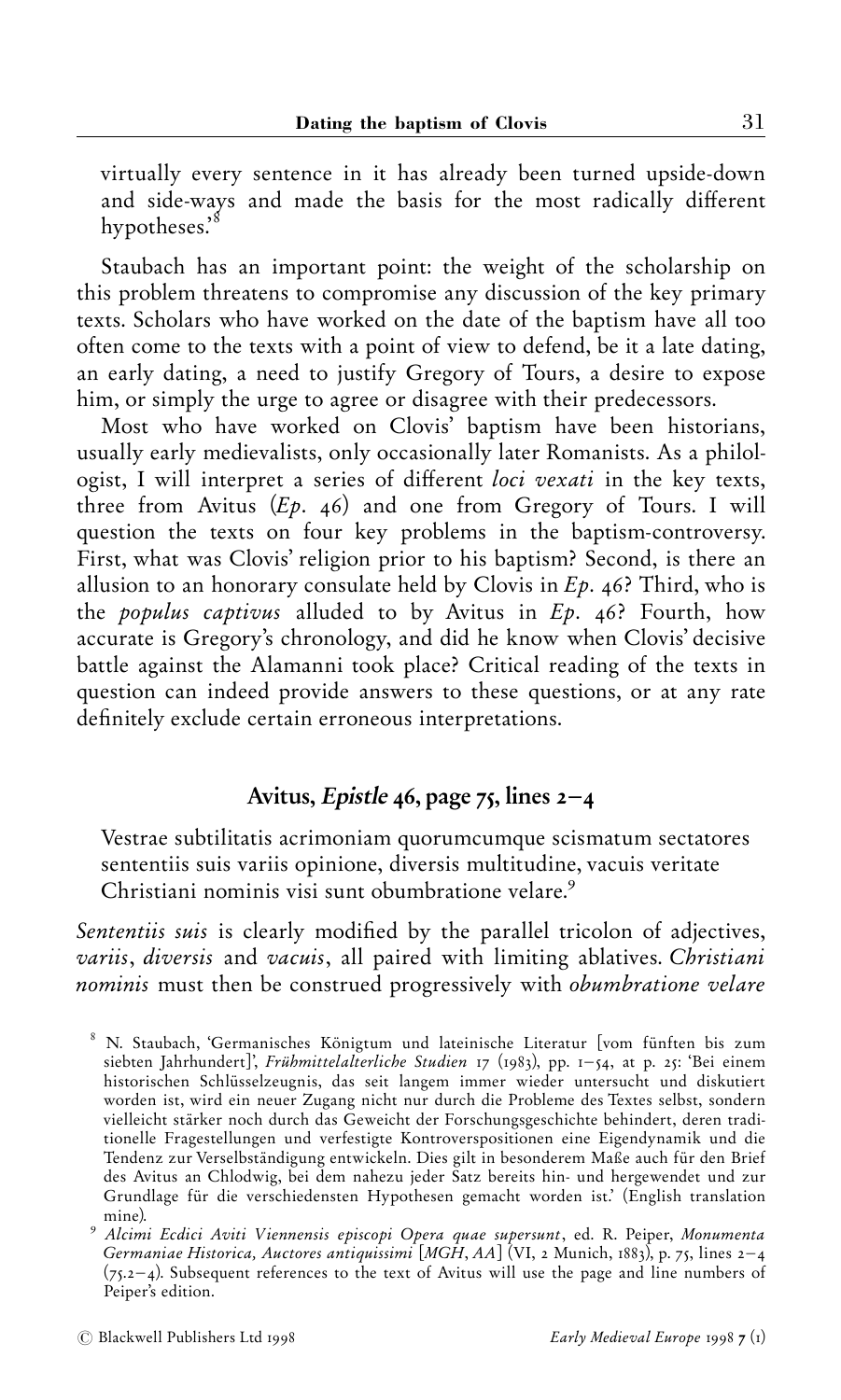as the prose-rhythm suggests;"ò the phrase can only mean `to gloss over/ veil under the cover of the name "Christian"'. Some have construed Christiani nominis retrogressively with veritate, as 'empty of the truth of the Christian name'."" But such a phrase is not the equivalent of `empty of the truth of Christianity'. The very use of the nomen suggests a contrast between the nomen and reality: the word has no function, unless it is construed progressively. A good parallel for Avitus' use of this distinction is to be found in one of his campaign letters addressed to Sigismund, where he speaks of true Catholic Christians as *quicumque veraciter*  $\mathsf{c}$ atholi $\mathsf{corum}$  nomen usurpant. $^{\mathsf{r}\mathsf{a}}$ 

Van de Vyver (taking Labbeus' nisi for visi) translates `des sectateurs de toutes sortes de schismes ont essayé de voiler la subtile perspicacité de Clovis en se couvrant du nom chrétien' (my italics<sup>13</sup>). But in what sense can the schismatics have `veiled' Clovis' perspicacity? Does Van de Vyver mean 'put a veil on his perspicacity, so that Clovis cannot see'? Velare means 'to cover, veil, cover up, conceal', so that something not be seen, not 'to fool', 'to blind',<sup>14</sup> 'umnebeln',<sup>15</sup> 'zu benebeln',<sup>16</sup> 'voiler et obscurcir',<sup>17</sup> or 'to bamboozle', so that someone not see.<sup>18</sup> If the schismatics are veiling Clovis, whence has Van de Vyver introduced `se couvrant?' Vestrae subtilitatis acrimoniam  $(=$  Clovis) cannot serve as a direct object for velare. The text is unsound, and all who have translated the passage have been driven to distort both the meaning of velare and the function of the phrase sub obumbratione Christiani nominis.<sup>19</sup> One can compare Avitus,  $\overline{E}p$ . is (pp. 4-s) to see his use of velo as equivalent to tego: si in eo inertiae meae noxam velaret ac tegeret magnitudo.

Instead the sentence requires an object that is a pejorative word for

- zu umnebern versucht hatten.<br><sup>16</sup> A. Angenendt, *Kaiserherrschaft und Königstaufe* (Berlin, 1984), p. 171: Euren scharfen Geist haben die Anhänger von allerlei Sekten mit ihren verschieden gerichteten, vielfältigen, aller<br>Wahrheit baren Lehrmeinungen als dunkle Christen zu benebeln gesucht.'
- 
- 
- <sup>17</sup> M. Rouche, *Clovis* (Paris, 1996), p. 396.<br><sup>18</sup> E.g. virgins were veiled, not so that *they* could not see, but so that no one could see them.<br><sup>19</sup> For example, W. Von den Steinen, 'Chlodwigs [Übergang zum Christentu tische Studie]', Mitteilungen des Österreichischen Instituts für Geschichtsforschung 12, Erg.-Band (1932), pp. 417-501, at p. 480: 'die Ketzer werfen einen Schatten auf den Namen ``Christ'' '.

<sup>&</sup>lt;sup>10</sup> Peiper has mispunctuated. There should be a comma after *veritate*. *Vacuis veritate* is a regular *cursus velox* (pp4p), whereas *Christiani nominis* (p3pp) is not a standard type.

Wood, Gregory of Tours', p. 267 construes Christiani nominis with veritate.<br>
<sup>12</sup> Ep. 92, 99.18–19.<br>
<sup>13</sup> 1936, p. 903. A very similar translation is provided by Levillain, 'La conversion', p. 177: 'Les sectateurs de certains schismes, par leurs doctrines discordantes, aussi diverses que nombreuses, vides de vérité, ont voilé la perspicacité de votre subtil esprit en se couvrant du titre de chrétien.'<br><sup>14</sup> E.g. Wood (Gregory of Tours), p. 267.<br><sup>15</sup> Staubach, 'Germanisches Königtum und lateinische Literatur', p. 34: ʿden scharfen Verstand

des Herrschers mit den widersprüchlichen und unwahren Lehren ihres Scheinchristentums zu umnebeln versucht hätten.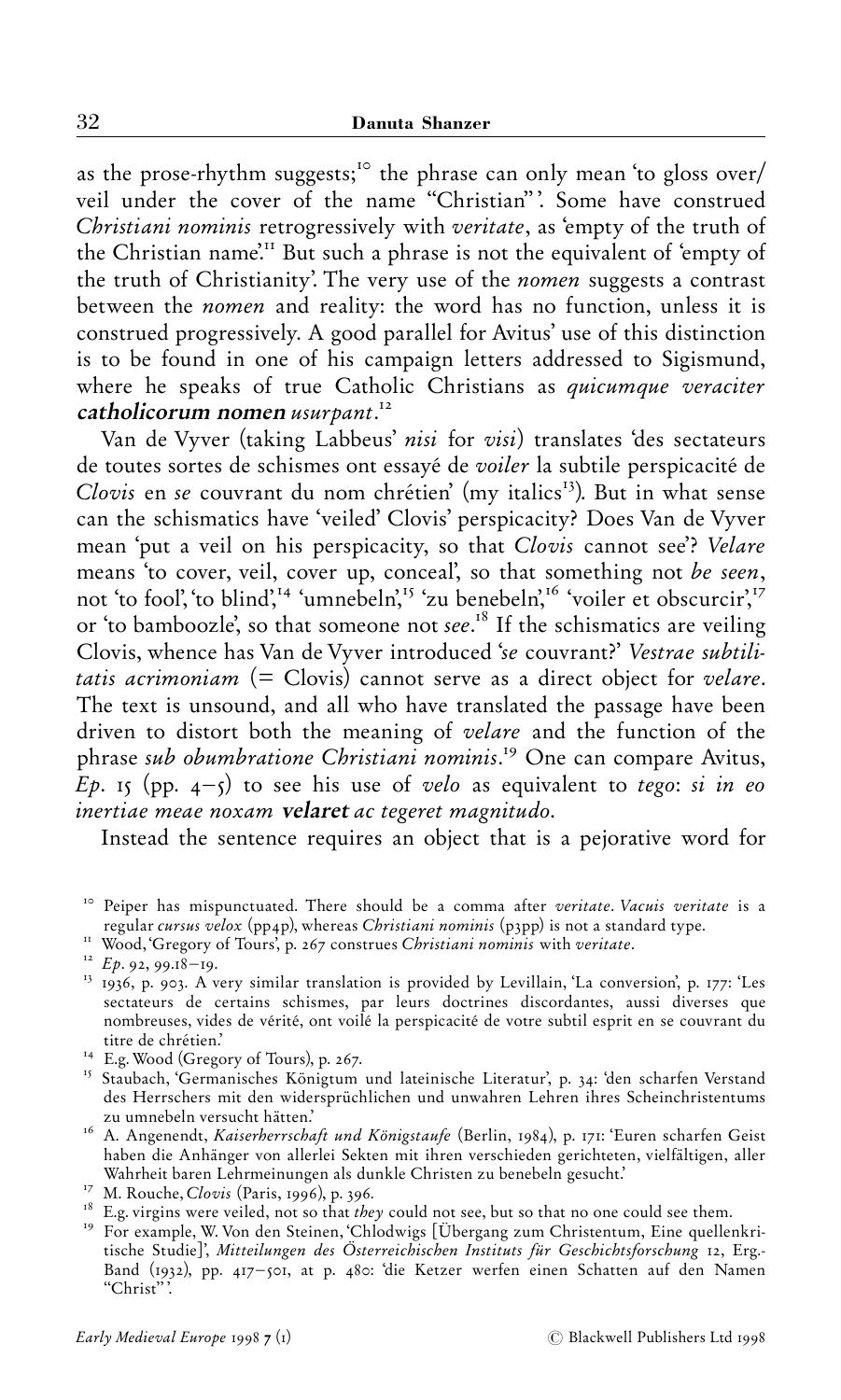unorthodoxy, such as *haeresim*, or else a more neutral word, qualified by an unfavourable adjective: the schismatics gloss over their heresy or unorthodoxy or their evil doctrine by calling it Christianity, that is they put a covering over it, and call that covering 'Christianity'. Vestrae subtilitatis acrimoniam is an acceptable honorific for Clovis. Acrimonia can be used for acumen (Thesaurus Linguae Latinae (TLL) s.v.  $\alpha$ crimonia'  $\alpha$ <sub>32.1</sub>-17), and Avitus would have known this usage from Sidonius, Epistle 8.6.6. He used the same phrase in a theological letter to Gundobad. $25$ 

So what to do with the text? One might have tried to fit in *subtilitatis* vestrae acrimoniam as an indirect object, that is the schismatics tried to veil their heresy from Clovis' keen sense.<sup>21</sup> But velare is not construed with a dative or with  $a +$  ablative: it would require  $ne +$  purpose clause. The most economical solution is to posit a lacuna, and to supply, exempli gratia, the missing object of velare. Acrimoniam may have originally been *acrimonia*, an ablative of agent originally construed with a (now lost) perfect participle passive. Acrimoniam is a medieval correction, intended to supply the missing object.

Avitus uses a variety of words to allude to heretical opinions. Some, such as *haeresis*<sup>22</sup> or *schisma* are fairly neutral in tone. Others are metaphorical, and highly pejorative, for example *pernicies*,<sup>23</sup> furor,<sup>24</sup> contagium,<sup>25</sup> venenum.<sup>26</sup> Which to choose? The heretofore mysterious (and perhaps pejorative) ista at p. 75, line  $\frac{1}{3}$  (dum ista nos aeternitation committimus) suggest that whatever is missing was a neutral plural noun. It is worth attempting a purely *diagnostic* conjecture.<sup>27</sup>

Later on in the same letter Avitus alludes to Arianism  $(76.10)$  as *pravorum dogmatum germina.* $^{28}$  Perhaps the fairly neutral  $d$ og*mata* stood here? Avitus used *dogma* and *sectatores* very close to one another elsewhere.<sup>29</sup> One might supply *detecta* ('uncovered') to match the

 $2^{\circ}$  Ep. 30, 60.21 acrimoniae vestrae, 61.35 acrimonia vestra. (References to TLL come from Thesaurus Linguae Latinae (Leipzig, 1905–). For Sidonius, see Gai Solii Apollinaris Sidonii<br>Epistulae et Carmina, ed. Chr. Luetiohann, MGH, AA VIII (Munich 1887).)

Epistulae et Carmina, ed. Chr. Luetjohann, Magheriae et Chr. Luetjohann, Magheriae et Chr. 2006.<br>
22 Avitus of Vienne, Contra Eutychen et Nestorium [CE], in Alcimi Ecdici Aviti Opera quae<br>
5 supersunt, ed. R. Peiper, MGh,

<sup>&</sup>lt;sup>23</sup> *CE* 1.16.5 and 16.<br><sup>24</sup> *CE* 1.15.12.<br><sup>25</sup> *CE* 1.16.3 and 17.<br><sup>26</sup> *CE* 1.16.12.<br><sup>27</sup> A diagnostic conjecture does not pretend to be an *exact* restoration of the author's text. Instead it is an editorial solution, where the editor knows what thought was intended, or what sort of words might have been used, but cannot, with complete certainty, swear that the

restoration is exact.<br><sup>28</sup> He also refers to the *dogmata tenebrarum* in Ep. 8, 40.1, another text that describes conversion. For more seeds of heresy, see CE 1.16.17–18.<br><sup>29</sup> CE 2.29.15–17 Ad cuius pristinum dogma denotandum vel corrigendum aliquantisper, sicut

optandum est, sectatores pauca haec suscepisse sufficiat.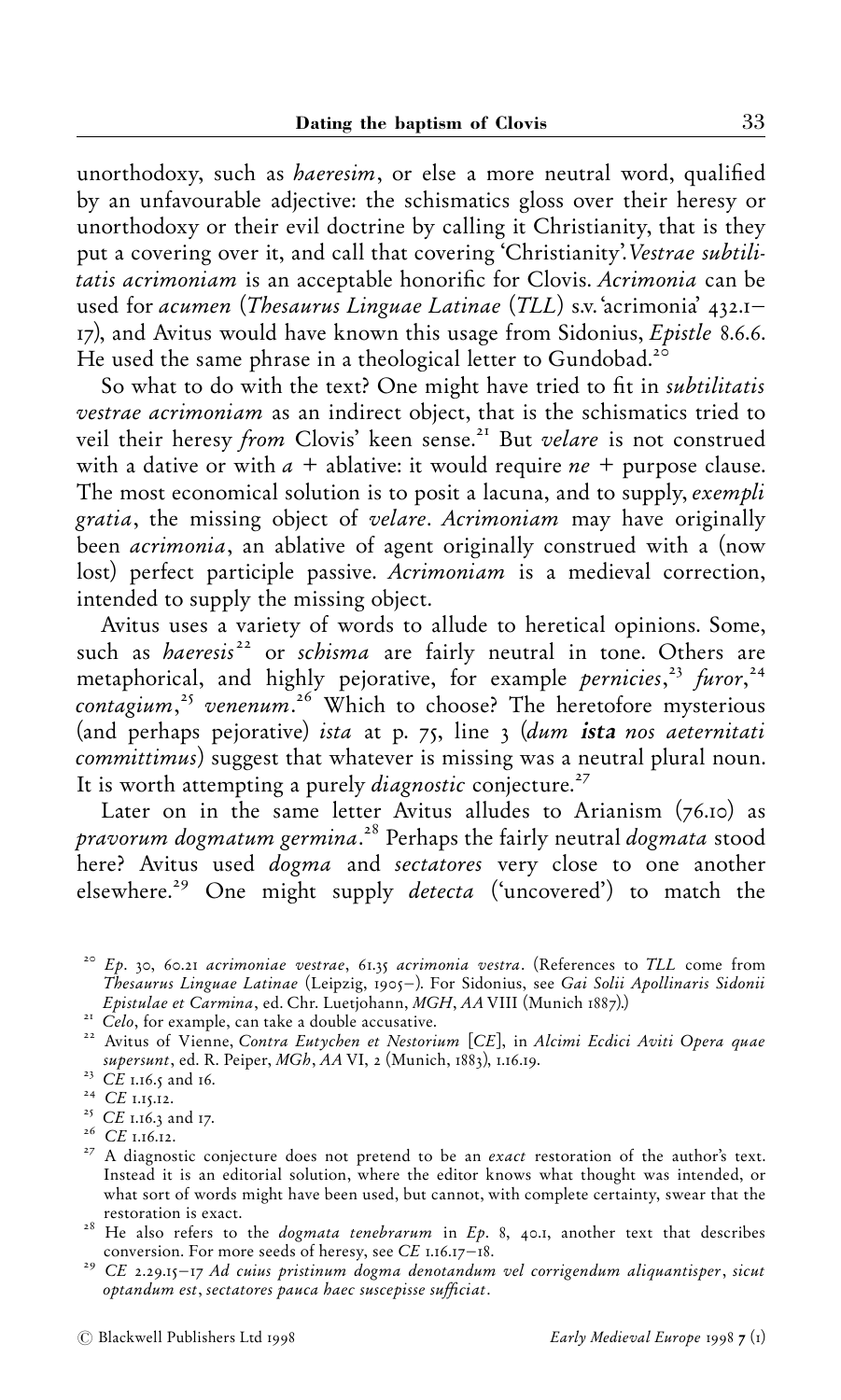metaphor of velare and to justify the presence of acrimoniam which may once have been an ablative of agent 'uncovered by your keen subtlety.<sup>30</sup> But `uncovered dogmas' is not quite right. Avitus clearly needed a word that put a somewhat negative 'spin' on *dogmata*. One could try adding mendacia,<sup>31</sup> but the prose rhythm is awkward,<sup>32</sup> so detecta mendacia without dogmata seems a better diagnostic conjecture.

Vestrae subtilitatis acrimonia  $\lt$  detecta mendacia  $>$  quorumcumque scismatum sectatores sententiis suis variis opinione, diversis multitudine, vacuis veritate, Christiani nominis nisi<sup>33</sup> sunt obumbratione velare.

From this text as conjecturally restored it is clear that there had been a concerted attempt by heretical Christians to convert Clovis from paganism. Who were these heretics? Van de Vyver suggests that Avitus uses the deliberately vague *quorumcumque* in order to avoid hurting Gundobad's feelings,<sup>34</sup> but that these were Arians nonetheless.<sup>35</sup> While the existence of other types of unorthodox Christians is attested in Gaul in this period,<sup>36</sup> Arians remain the obvious ones to have evangelized Clovis, and their influence can be detected in the religious beliefs of his sisters, Audofleda and Lentichildis.<sup>37</sup> Furthermore, at the end of the letter when Avitus turns to pagan barbarians who have as yet been uncorrupted by heresy, even though he again uses a vague phrase pravorum dogmatum germina, Arianism is the only heresy he could have intended.

- <sup>30</sup> Detecta was chosen to match the metaphor velare. Note that Avitus uses this word of Eutyches, when his heresy was unmasked. See Avitus, ed. Peiper, 16.15 Discussus, detectus,
- atque damnatus est.<br><sup>31</sup> Either *fallacia or mendacia* would produce a regular *cursus tardus.* Another less likely possi-
- bility might be *perversa*.<br><sup>32</sup> Vestrae subtilitátis acrimónia (tardus) < detécta mendácia (tardus) dógmata > quorumcumque scismatum sectatores sententiis suis variis opinione, diversis multitudine, vacuis veritate, Christiani nominis nisi sunt obumbratione velare. If one reads detécta mendácia (tardus) dógmata, there is a conflict between prose-rhythm and sense. Detecta mendacia forms a tardus that would indicate a sense-unit, but *mendacia dogmata* likewise forms a tardus.
- 
- <sup>33</sup> Taking Labbeus' palmary conjecture for *visi codd*.<br><sup>34</sup> As will be clear from my discussion below, it is unlikely that this letter envisages Gundobad as a 'secondary audience'. Van de Vyver has made an important and correct observation, but the vague terms are intended to mollify Clovis. See below pp.  $36-37$ .
- <sup>35</sup> Van de Vyver, 'La victoire' I (1936), p. 901 'Pour mieux faire ressortir combien le choix de Clovis est méritoire et décisif et sans viser trop directement l'hérésie arienne, le prélat multiplie sans préciser (quorumcumque) le nombre des sectes et des doctrines que le converti aurait eu à écarter.'
- <sup>36</sup> Cf. Ep. 31 that mentions Bonosiaci among Arians and Catholics. Ep. 26 mentions a Donatist. See Van de Vyver, 'La victoire' I (1936), p. 901 for semi-pelagianism and Eutychianism, and Von
- den Steinen, 'Chlodwigs', p. 486, who leaves the question open.<br><sup>37</sup> See *Gregorii Episcopi Turonensis Decem libri historiarum [DLH*], ed. B. Krusch and W. Levison, MGH, Scriptores rerum Merovingicarum I.1 (Hanover, 1951), 2.31 and Avitus, ed. Peiper, p. 152.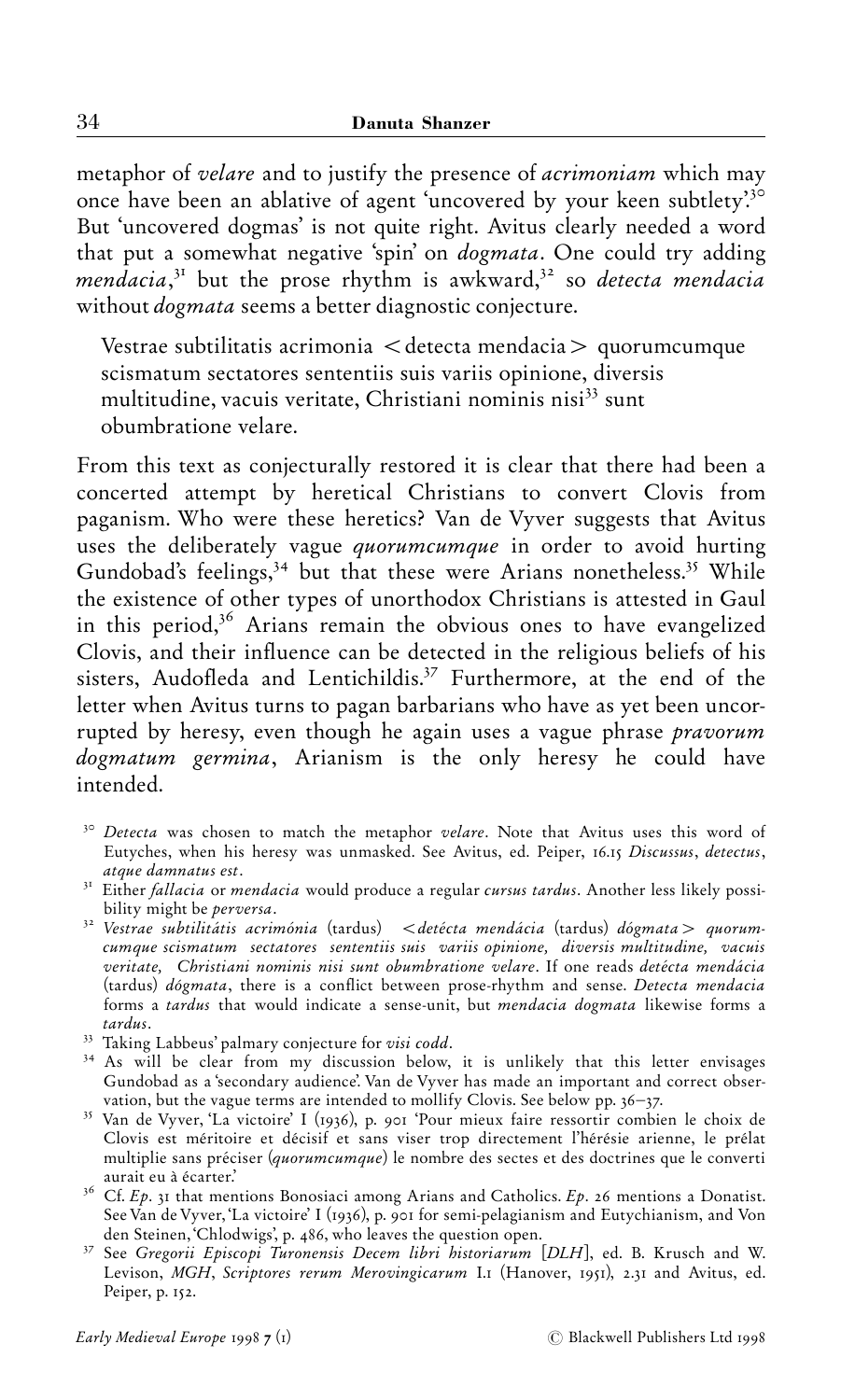Avitus' other letters must be introduced as a control group, to show us whether he is prepared to call an Arian an Arian to his face, or not, and to document the language he uses about heresy. Once his usage is established, it may be possible to make a more precise argument about Clovis's state of belief and religious status on the basis of Avitus' diction and rhetoric. $38$ 

The bishop of Vienne could judge his audience. The language of the fragmentary Contra Arianos, because it is addressed to Gundobad, is very restrained, despite Avitus' claim that the king had enjoined libertas upon him.<sup>39</sup> In a few places Avitus allows himself allusions to *ineptia* and to versutiae,<sup>4</sup> but makes it clear that the culprits, both *imperiti* and callidi, are Gundobad's bishops.<sup>41</sup> In the Contra Eutychen, however, the technique is very different. Because the heresy under fire is not one shared by his addressee, Avitus freely employs a full battery of pejorative expressions for the beliefs of Eutyches. $4^2$  Avitus uses language charged with contempt and disgust, when writing to his suffragan, Victorius of Grenoble, about the re-use of basilicas that had been taken over by Arians,<sup>43</sup> and when writing to the pope he speaks of the stain of Arian heresy by name.<sup>44</sup>

Even the letters to the converted Sigismund do not mince words about Arianism. In  $Ep.$  23 Avitus makes a triple pun about Gundobad's bishops: sacerdotibus, immo magis seductoribus, et, ut adhuc verius dicamus, sectatoribus suis, se velle proponere. (The same bishops are politely referred to as sacerdotes vestri when Avitus addresses Gundobad!)<sup>45</sup> Ep. 31 warns of further dangers from heretics: a council with Arian bishops as an *annuum quoddam contagium*.<sup>46</sup> A follower of Bonosus is like a plague called up from the nethermost regions of hell. $47$ The word Arrianus is used openly as well as haeresis and schisma.<sup>48</sup> But nonetheless Avitus' language is notably less graphic than it is in either  $Ep$ .

<sup>&</sup>lt;sup>38</sup> For parallel argumentation, in this case arguing, on the basis of Sidonius' silence about Arianism, for Catholicism as the perceived religion of many Burgundians, see J. Harries, Sidonius Apollinaris [and the Fall of Rome,  $407-48$ ] (Oxford, 1994), p. 232.

<sup>&</sup>lt;sup>39</sup> Avitus of Vienne, Contra Arianos in Alcimi Ecdici Aviti Opera quae supersunt [CA], ed. R.<br>Peiper, MGH, AA VI, 2 (Munich, 1883), 14.37.

 $\overline{P}^{\circ}$  CA 14.9 quanta ineptia; CA 15.2 ne tolerando imperitorum versutias et ineptias callidorum<br>suspendamini a professione cum iamdudum in confessione teneamini.

suspendamini a professione cum iamamum in confessione teneamini.  $\frac{a}{a}$ .<br>
<sup>41</sup> See the examples above, nn. 22–6.<br>
<sup>43</sup> Avitus, ed. Peiper, Ep. 7, 36.5: *aperta perversitate pereunt*; Ibid., 38.7: morticinum dogmatis alieni; Ibid., 38.11: saeviunt, quidem, cum possunt, foedis unguibus alienarum aedium pervasores.<br>
<sup>44</sup> Avitus, ed. Peiper, *Ep.* 8, 40.3–4: *baeresis Arriana maculaverat*.<br>
<sup>45</sup> CA 13.17 and 14.38.<br>
<sup>46</sup> Avitus, ed. Peiper, *Ep.* 31, 62.9: the phrase is an implicit pun on concilium.<br>
<sup>47</sup> Ibid., 62.16.<br>
<sup>48</sup> I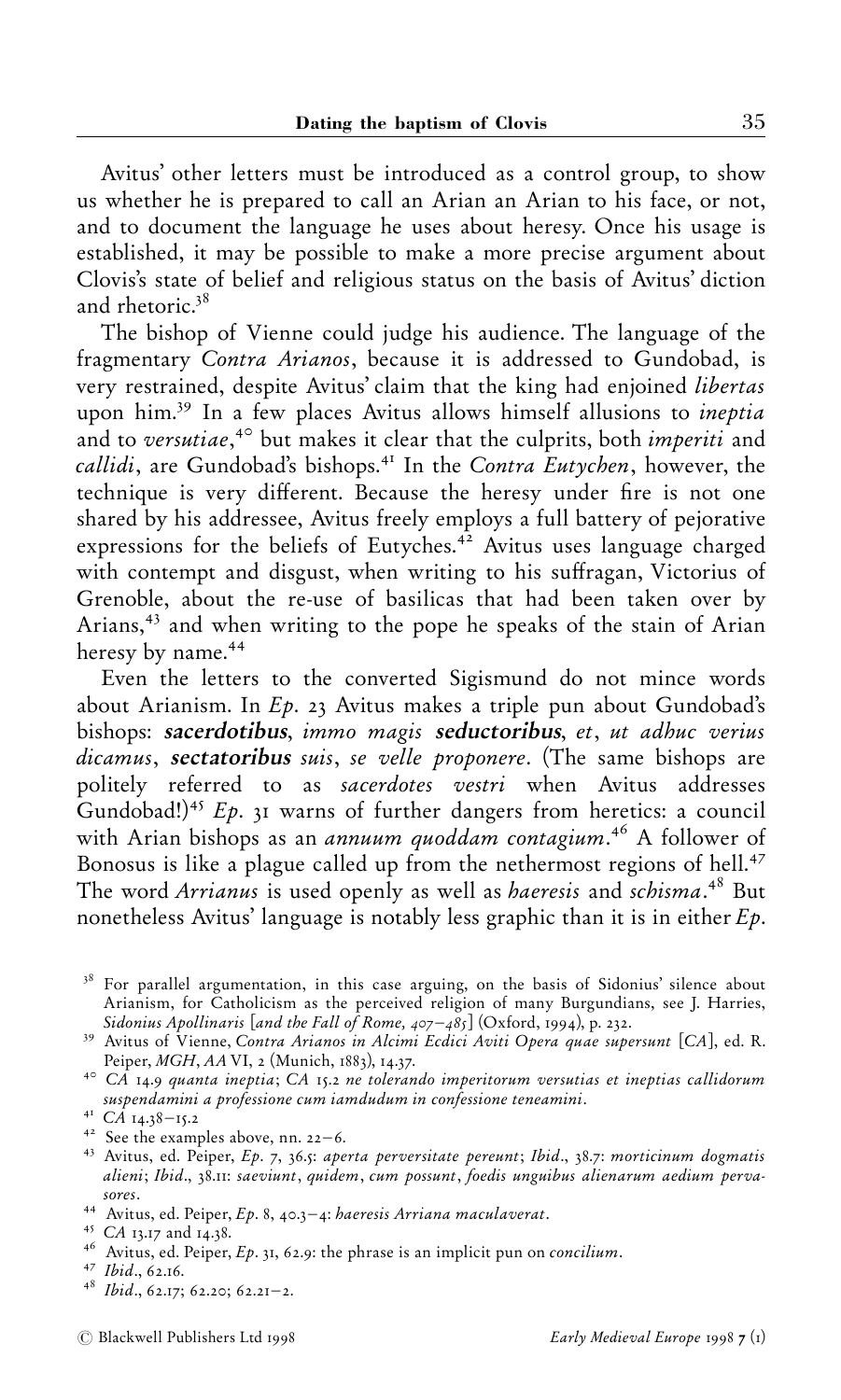æ, or in the Contra Eutychen, where his correspondents are clearly of the same theological party as he is.

The language of the letter to Clovis emerges from these comparisons as highly guarded.<sup>49</sup> Avitus does not specify which heresy precisely is at issue. While he indulges in a slightly mean word (sectatores)<sup>50</sup> to describe his rivals, he deliberately draws a line between their obfuscations and Clovis' acrimonia. The second sentence comes as a surprise to anyone who knows Avitus' views on Arianism: dum ista nos aeternitati committimus, dum, quid recti unusquisque sentiat, futuro examini reservamus etiam in praesentibus interlucens radius veritatis emicuit. Here the bishop of Vienne seems prepared simply to let these matters go till the Last Judgement, $<sup>51</sup>$  and be content with the light that has shone forth</sup> because of Clovis' choice. To put it crudely, it almost sounds as if a coin had been tossed, and, surprisingly, things turned out right. Avitus is magnanimous and pleased, but, above all, eager to forget the immediate past. All of these factors (no explicit mention of Arianism, the lack of openly pejorative vocabulary, the suggestion that such matters are best left to Higher Authorities in the future) suggest that he is addressing someone who has recently been seriously involved with the doctrine in question. Clovis is treated in much the same way as Gundobad, but in an even more gingerly fashion.

In concluding, I should like to draw attention to a telling phrase at the end of the same letter. Avitus refers to the Franks as Clovis' gens, and suggests that he should evangelize other gentes beyond his borders who are still in their state of native ignorance (i.e. `poor benighted 'eathen'), and have not been corrupted by Arianism.<sup>52</sup> He then refers to these foreign gentes as externi quique populi paganorum. Avitus has no compunctions about using populi paganorum at the end of the letter to someone whom we know to have been a *paganus* himself.<sup>53</sup> What are we to make of this?

It is significant that the only other place in his writings where Avitus uses paganus is in Homilia 20, delivered on the occasion of the consecration of a church on the site of a destroyed pagan temple: si paganus hic forte iam deeest, qui plures deos velit excoli, gemit haereticus qui unum conspicit exorari.<sup>54</sup> The clear force of the passage is that even though now perhaps there is no *pagan* to worship *many* gods present, at least the heretic will be unhappy who sees one God being prayed to. This sermon

<sup>&</sup>lt;sup>49</sup> *Pace* Von den Steinen 'Chlodwigs', pp. 485–6.<br><sup>50</sup> See above, n. 45.<br><sup>51</sup> Clearly the force of *aeternitas* and *futurum examen* in contrast to *in praesentibus*.<br><sup>52</sup> Avitus, ed. Peiper, 76.9.<br><sup>53</sup> Cf. Gregory's de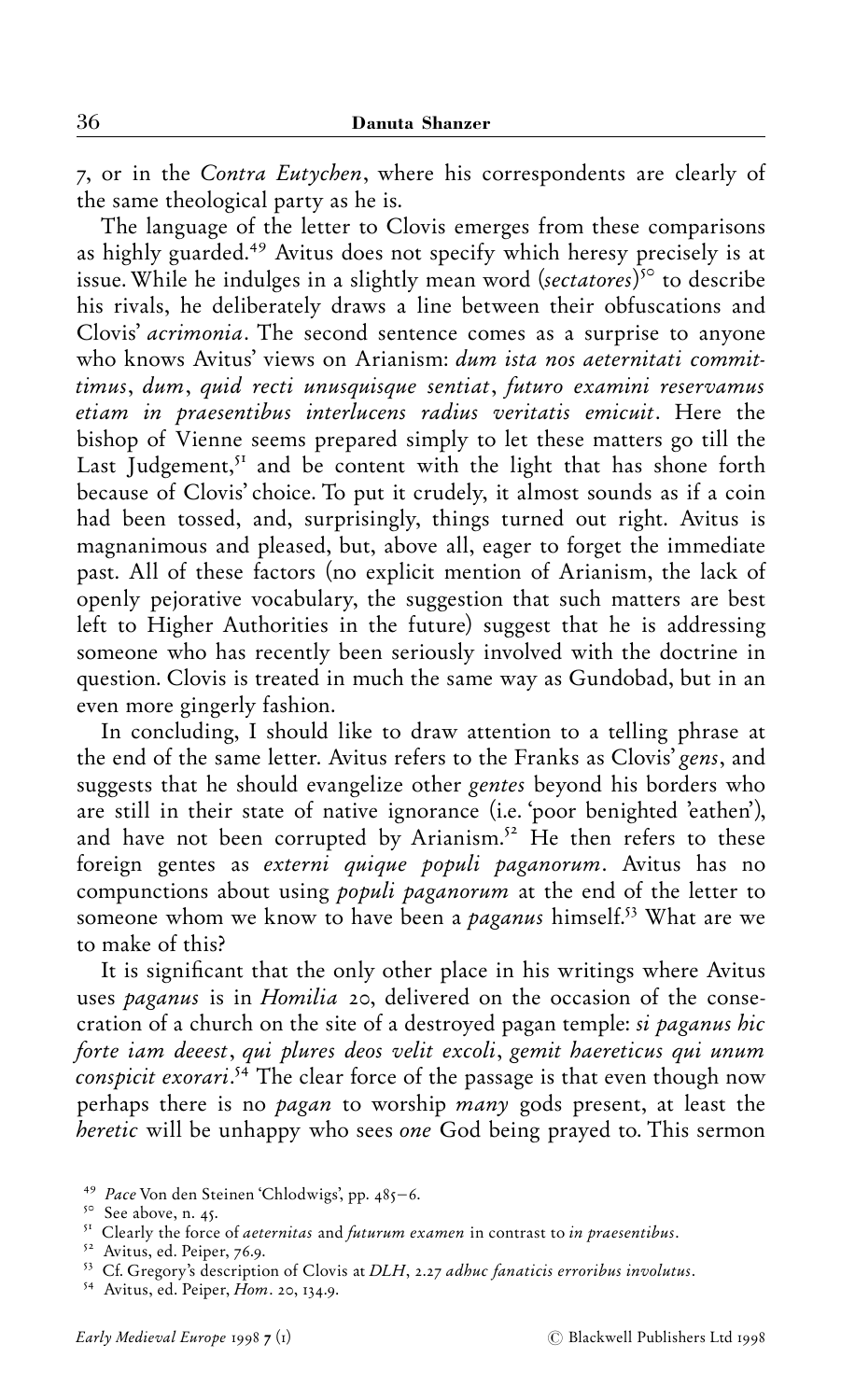uses the impolite paganus, because none is present. Avitus would not have spoken of *populi paganorum* to Clovis, had he thought of Clovis himself as a recent or current member of that group. He is a canny contemporary writer who knows the formulae for civil epistolary intercourse, for example, when and whom to call a barbarian a *barbarus* or a *natio* a *natio.<sup>55</sup>* He has no need to pussyfoot around paganism, because he does not think of Clovis as a pagan. Instead he expends his linguistic efforts to be politically correct on the terminology related to heresy, for, in his eyes, Clovis was an all-too-recent heretic. These observations support Wood's suggestion that Clovis went through an intermediate stage as an Arian catechumen.<sup>56</sup> They directly contradict the silence of Gregory of Tours.

When we compare a documentary source, addressed to Clovis, some extremely important information emerges. Avitus is to be trusted, because he is clearly not eager to draw too much attention to Clovis' heretical flirtations. Yet what he says supports something in the margins of Gregory's account: Lentichildis needed to be reconverted to Catholicism. We know that Avitus himself gave a sermon (now lost) on the occasion of her conversion.<sup>57</sup> All of this suggests that Gregory here, as elsewhere, $s^8$  is deliberately *suppressing* facts.

## Avitus, Epistle  $\mu$ 6, page 76, lines  $16$ -17

Gaudeat equidem Graecia principem legisse nostrum: sed non iam quae tanti muneris dono sola mereatur.

Many have tried to use this sentence to date  $Ep.$  46. Most of the previous historical discussions have been based on false apprehensions, first about the text, and second about its interpretation.<sup>59</sup> It is thus crucial to begin with the manuscript-readings.

- <sup>56</sup> Wood 'Gregory of Tours', pp. 266-7. This is not, however, to suggest that he underwent Arian baptism.
- <sup>57</sup> See Avitus, ed. Peiper, *Homilia* 31, 152.23: *de conversione Lenteildis Chlodovaei sororis*.<br><sup>58</sup> E.g. his complete suppression of the Franco-Burgundian alliance in the war of 507–8.<br><sup>59</sup> Various scholars have diffi
- 
- and Paganism,  $350 750$  (Philadelphia,  $1969$ ), pp. 76-8 translates, Let Greece indeed rejoice it has elected an emperor who shares our faith; it is no longer alone in deserving such a favor.' He seems to be taking the reading of S, se principem habere legis nostrae. But habere cannot possibly mean `elected', and emperors were not `elected' in the modern sense of the word. This aspect of his translation seems to reflect legisse. For completely justified and apposite criticism of this sort of textual critical double-think, see Staubach, 'Germanisches Königtum und lateinische Literatur', p. 20. Bruno Krusch, 'Die erste deutsche Kaiserkrönung in Tours Weihnachten 508', Sitzungsberichte der deutschen Akademie der Wissenschaften zu Berlin (1933), pp. 1060-6, at p. 1063 also has a pecular composite text: 'Gaudeat equidem Graecia habere se principem  $(=$  Kaiser) legis nostrae (so ist zu emendieren), sed non iam, quae tanti muneris dono sola mereatur.'

 $55$  Ep. 8 to the pope tellingly shows both these words used without inhibitions. For more on paganus, see J. Zeiller, Paganus: Étude de terminologie historique (Paris–Freiburg, 1917), and<br>TLL s.v.'paganus' 81.3–84.12. The word is never used as a self-description.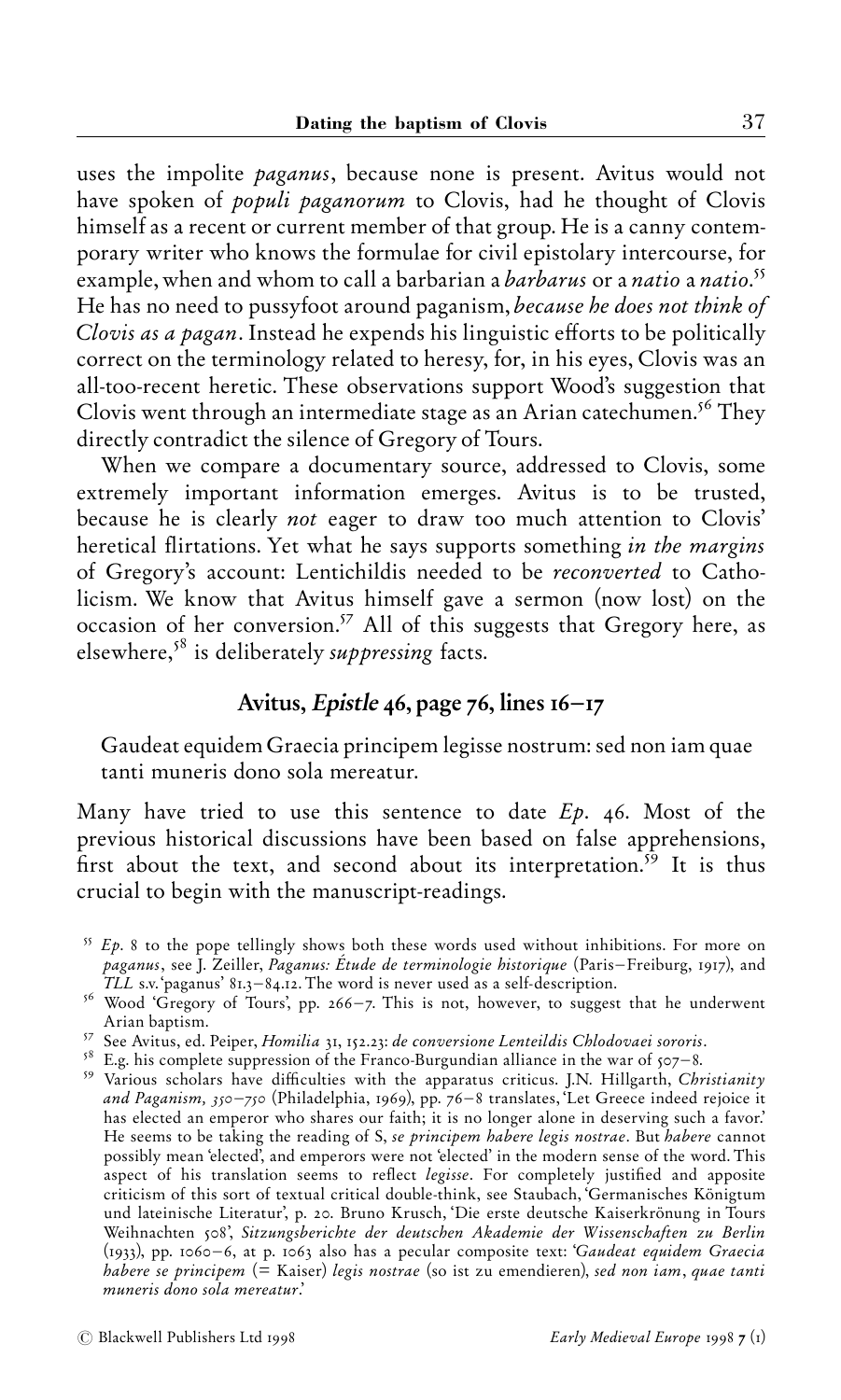L and S offer different readings of the passage. L is a manuscript (Lyon, Bibliothèque de la Ville, no.  $535$ , s xi/xii). S is more difficult to interpret: the *siglum* represents Sirmond's *editio princeps* of 1643, a text based on a manuscript that has been lost. Early editors did not, however, regularly distinguish between the readings of their manuscripts and their own conjectures.<sup>60</sup> Thus, although a manuscript lies behind S, it cannot be treated as if it were one. Indeed many of its readings are likely to be Sirmond's improvements.<sup>61</sup>

The relationship between the lost manuscript used by Sirmond and L cannot always be established, unless a third manuscript is available. In a few cases, where a letter present both in L and S has been transmitted by a third source, one can see some light. For example a comparison of the text of  $Ep.$  7 in Rome, Biblioteca Apostolica Vaticana, lat.  $\{74 \}$  (P) seems to suggest that S and Palatinus share a hyparchetype that is independent of  $L^{\delta_2}$  But then again, there is the difficulty of a passage found only in P.<sup>63</sup> In many cases, the readings of S seem to be emendations and lectiones faciliores. But this is not true of all of its readings.

The manuscript behind S represented genuinely independent testimony, $64$  for there are places where firstly, it had correct readings that could not be Sirmond's own conjectures, secondly, it correctly filled lacunae that could not have been filled using conjectural emendation,  $65$ lastly, it showed independent *lacunae*, not found in L.<sup>66</sup>

What must the editor's strategy be? The safest method is to examine the text of L first, and see whether it is sound. It should be given every chance. If it is not sound, then one should turn to S, try to evaluate whether S's reading is Sirmond's conjecture (which could be very good indeed) or a genuine reading. $67$ 

#### Lyon, Bibliothèque de la Ville, no. 535

L reads Gaudeat equidem Graecia principem legisse nostrum, sed non iam quae tanti muneris donum sola mereatur: `As far as I am concerned, let Greece<sup>68</sup> rejoice in having chosen our ruler.' Principem legisse

- 
- 

- 
- 
- tural supplement.<br><sup>66</sup> The Sirmond manuscript, for example, did not have the text of *Epp.* 6, 50, 58 and 64. It misses an important phrase in L at *Ep.* 46, 75.27: qua competentem vos profitebamini.
- <sup>67</sup> Essentially Peiper's position (Avitus, ed. Peiper, p. xvi). I would agree that he often goes overboard in trying to justify L's readings. åð That is, Byzantium.

<sup>&</sup>lt;sup>60</sup> Avitus, ed. Peiper, pp. v–vi for Sirmond's practice. <sup>61</sup> Ibid., pp. v, xii and xiv. <sup>62</sup> Ibid., p. xiv. <sup>63</sup> Ibid., 39.14; See Peiper, *Ibid.*, p. xvi, who does not offer an explanation. He seems to be  $\frac{63}{16}$ suggesting independent omission both by L and S.<br><sup>64</sup> That is, Sirmond's manuscript was not merely a copy of L.<br><sup>65</sup> In at least one place (Avitus, ed. Peiper, Ep. 74, 91.15–17) S has text that cannot be a conjec-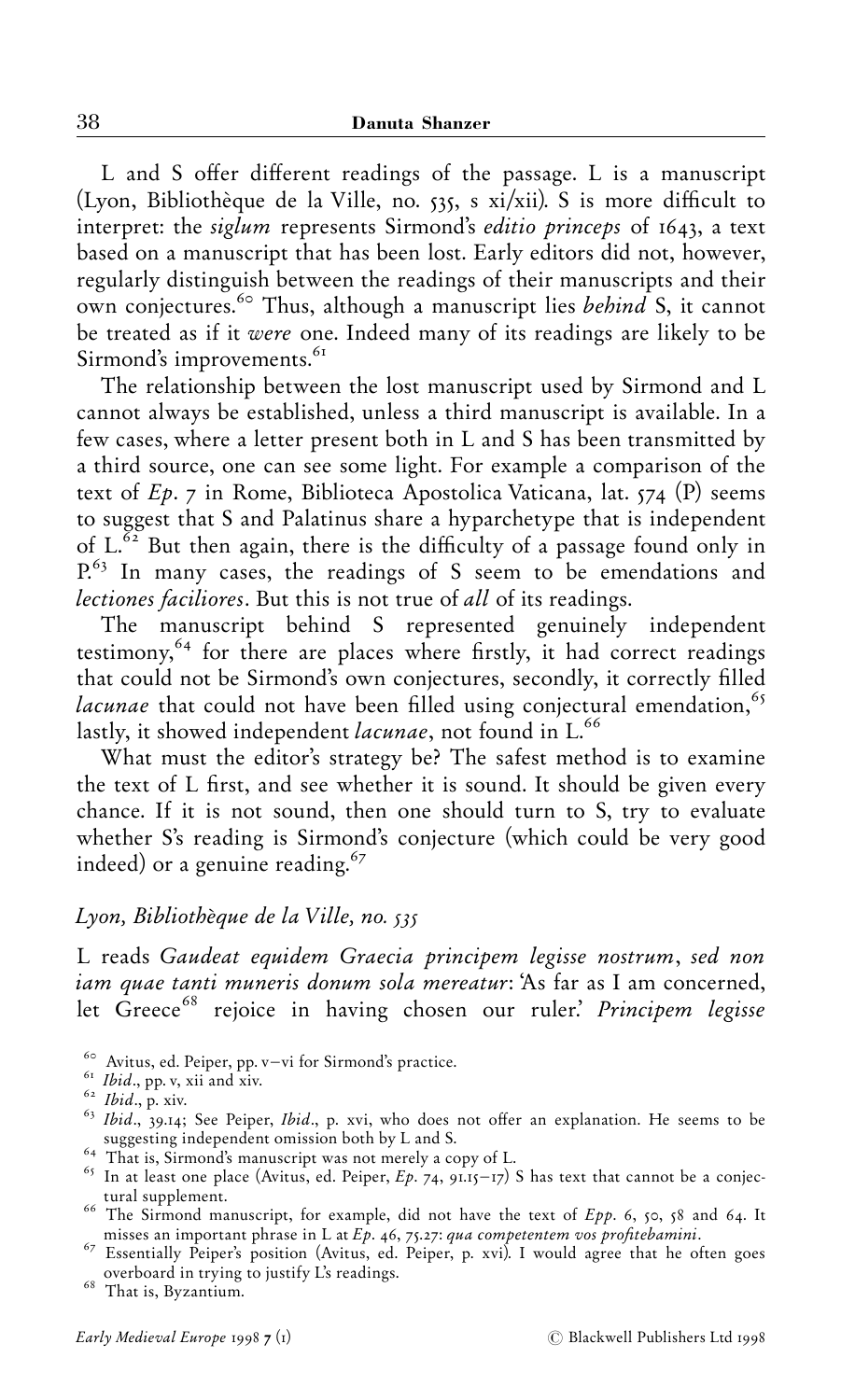nostrum has caused many problems. Who is the princeps? What does the phrase mean? Avitus' use of princeps is not a decisive factor: four times he uses it to refer to the eastern emperor,<sup>69</sup> but he also uses it of barbarian kings.<sup>70</sup> There are basically three types of historical interpretations.

First, it has been interpreted as a reference to the events described in Gregory of Tours, Decem libri historiarum (DLMH) 2.38 (Igitur ab Anastasio imperatore codecillos de consolato accepit et in basilica beati Martini tunica blattea indutus et clamide inponens vertice diadema ... et ab ea die tamquam consul aut augustus vocitatus).<sup>71</sup> But Avitus clearly cannot allude to a consulship, ordinary or honorary  $-$  the proper word would have been *designare* or *decorare insignibus*  $-$  and we have the contemporary formula for appointment preserved in Cassiodorus, Variae 6.1. While Avitus does not refer to consuls in any of his own writings,  $7<sup>2</sup>$ we may assume that he would have known the proper vocabulary from the writings of Sidonius,<sup>73</sup> if not from elsewhere. Even though someone like Gregory of Tours confuses offices and their terminology, so that a certain vagueness obscures what actually happened, $74$  Avitus cannot be expected to write in a similar fashion.<sup>75</sup> If he thought that Clovis had been made consul, he might have expressed it this way: Gaudeat equidem Graecia se principem nostrum consulem designare/designasse or Gaudeat equidem Graecia se principem nostrum consularibus insignibus decorasse. Principem legisse nostrum would have been insufficient as an allusion to the consulship described by Gregory.

Second, others see here a less specific allusion to Clovis. Weiss, for example, translates the passage: 'Griechenland soll sich freuen, dass unser Fürst (Chlodwig) (sc. Katholizismus) gewählt hat.<sup>76</sup> But, if Clovis had been intended, it is highly unlikely that Avitus would have called him princeps noster  $-$  even at a time, such as  $507-8$ , when the Franks and Burgundians were allied against the Visigoths, or  $\zeta$  or  $\zeta$  when the

- 
- 
- <sup>69</sup> Avitus, ed. Peiper, 22.23; 22.25; 43.6; 100.3.<br><sup>70</sup> Ibid., 34.25; 36.11; 39.14; 146.26.<br><sup>71</sup> Vogel, `Chlodwigs sieg, pp. 398–9 and Wood, `Gregory of Tours', p. 269. For a discussion of Clovis' consulate, see J.M. Wallace-Hadrill, *The Long-Haired Kings and other Studies in* Frankish History (London, 1962), pp. 175–6.
- <sup>72</sup> The following allusions are all in other people's writings: Avitus, ed. Peiper, 63.22 (Vignier fake); 70.11 (date of receipt in the papal chancery); 72.26 (date noted by the papal chancery).
- <sup>73</sup> Sidonius,  $Ep. 8.6$ , p. 131.3 ff. clearly shows that he knew the 'drill' about consuls and consulships. Consuls show up constantly in his writings; cf. the index to the MGH edition, p. 457 for a list.<br><sup>74</sup> See M. McCormick, `Clovis at Tours, Byzantine Public Ritual and the Origins of Medieval
- Ruler Symbolism', in E.K. Chrysos and A. Schwarz (eds) Das Reich und die Barbaren (Wien-Köln, 1989), pp. 155-80, at pp. 159-60. While Gallo-Romans would certainly have known the difference between a real and an honorary consulate, Gregory might well not have known
- 
- what precisely a consulate was, or how it was described.<br><sup>75</sup> That is, consul and Augustus.  $7^6$  R. Weiss, *Chlodwigs Taufe*, p. 49. The choice for him is Catholicism, according to Weiss.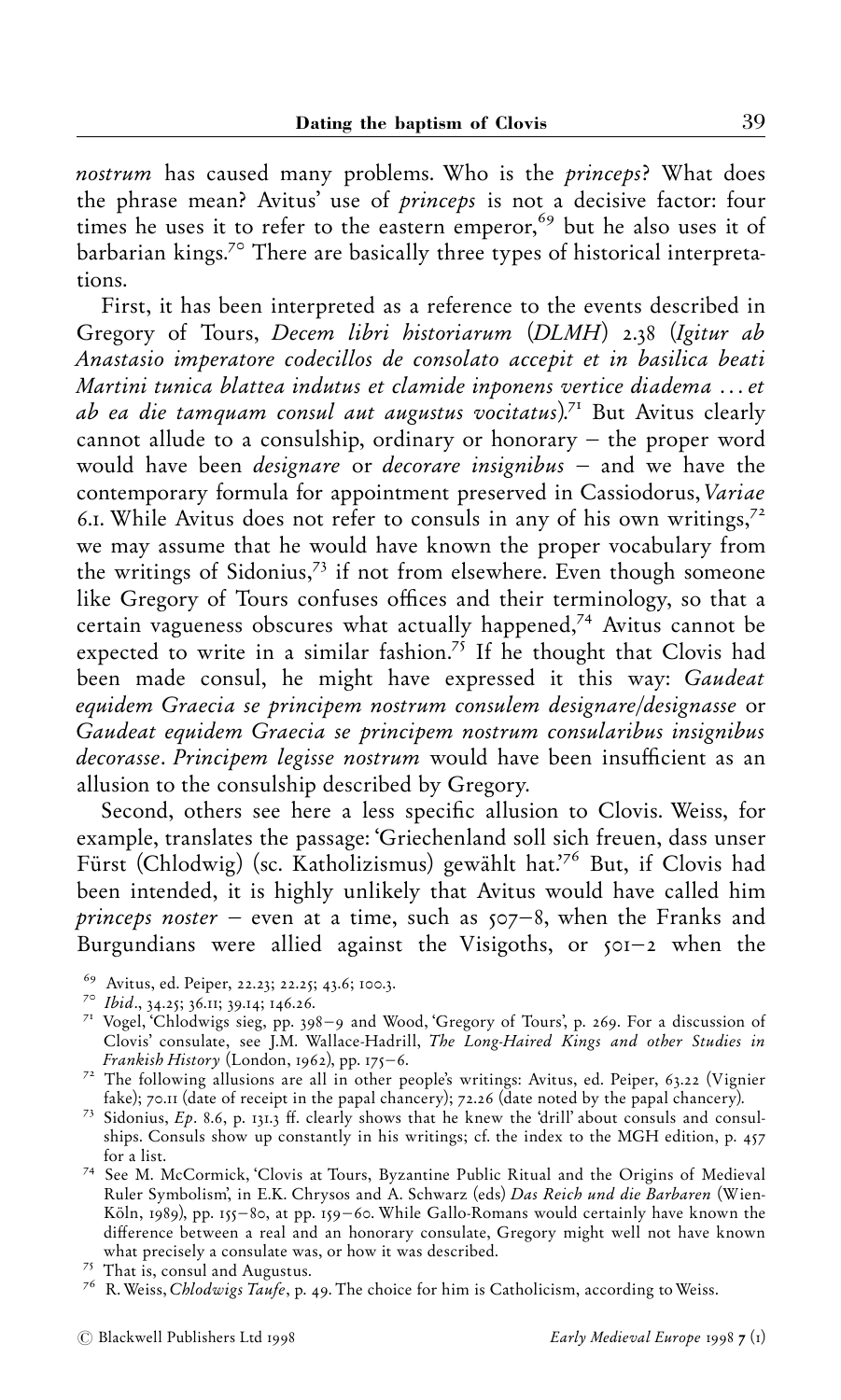Burgundians were the Franks' tributaries. The expression would have been treasonable, and there is reason to believe that Avitus was aware of the dangers of incautious remarks in correspondence. See  $Ep$  36, 66.8 actionem verbo potius referendam portitoris auribus allegavi; and the extreme and intentional vagueness of his letters to his cousin Apollinaris that would have had to reach him in Visigothic territory.<sup>77</sup> There were always the cautionary tales of Aprunculus of Langres and of Caesarius of Arles.<sup>78</sup> Van de Vyver is wrong to insist that this letter was written with Gundobad as the indirect audience.<sup>79</sup>

Third, others have seen here an allusion to Anastasius. Reydellet (p. III) suggests the following: 'Le prince qu'a choisi la Grèce est qualifié de noster, c'est-à-dire qu'il partage notre foi, à nous évêques catholiques d'Occident.' Principem nostrum allegedly means 'an orthodox emperor.'80 Impossible. Noster serves to distinguish whatever is characterized as `noster' from what belongs to someone else. The sphere of the separation, however, is always defined by the context, and is often not stated expli $city - hence the difficulties with this passage. The immediate context in$ no way suggests that *nostrum* could or should mean 'orthodox'.<sup>81</sup> So one must return to the unmarked meaning of nostrum, 'ours', that is, `belonging to us' (Avitus), in the most basic sense. In that case, whatever nostrum means is clearly opposed to what Graecia means.<sup>82</sup> Although Avitus uses noster of the eastern emperor in  $Ep.$  93, 100.3 (gloriosissimo principi nostro), the letter was written in Sigismund's name, and, since the king is fishing for the title of *Magister Militum* from Anastasius, he is doing everything to emphasize that he is working for the emperor  $(100.13$  per nos administratis), and that he is his ruler. Here there is no such context.

- 
- <sup>77</sup> Epp. 24, 36, 51, and 52. Ep. 87 to Apollinaris of Valence also begins with some extended caginess.<br><sup>78</sup> Gregory, *DLH*, 2.23. Caesarius was exiled to Bordeaux when suspected of treasonous relations with Gundobad, see Vita Caes. Arel.  $16 - 18$  and  $21$  ff. for the suspicion he came under during the siege of Arles.
- <sup>79</sup> 'La victoire' I (1936), pp. 900-1, 908, 911 and 913. Followed by J.M. Wallace-Hadrill, The Long-Haired Kings, p. 171. L. Schmidt, Die Ostgermanen (Munich, 1969), p. 149 took the same
- line, but was aware of the political dangers such correspondence would have involved.<br><sup>80</sup> Staubach, 'Germanisches Königtum und lateinische Literatur', p. 20 seems to suggest that M. Reydellet, La Royauté [dans la littérature latine de Sidoine Apollinaire à Isidore de Séville] (Rome, 1981) has combined legisse nostrum and legis nostrae. This is not clear, for although Reydellet (p. III, n. 92) cites Courcelle's translation 'qui partage notre foi', he cites the text of L (at p. 109, n. 86), not a composite text like those of the scholars above. See above, n. 59. It seems instead that he is packing too much meaning into nostrum. Von den Steinen, 'Chlodwigs', p. 479 and Staubach both overstate the case in assuming that legis nostrae is an emendation of Sirmond's. It could well be a transmitted correct reding. Reydellet has now
- been followed by Spencer,  $\frac{1}{n}$  and  $\frac{n}{n}$  followed by  $\frac{n}{n}$  followed by Spencer,  $\frac{n}{n}$  and  $\frac{n}{n}$   $\frac{n}{n}$   $\frac{n}{n}$   $\frac{n}{n}$   $\frac{n}{n}$   $\frac{n}{n}$   $\frac{n}{n}$   $\frac{n}{n}$   $\frac{n}{n}$   $\frac{n}{n}$   $\frac{n}{n}$   $\frac{n}{n}$   $\frac{n}{n}$
- $82$  It would most probably refer to someone who was 'ours' in that he was western as opposed to eastern, or 'ours' in that he was Burgundian as opposed to something else, or else that he was 'our *princeps*' as opposed to someone else's.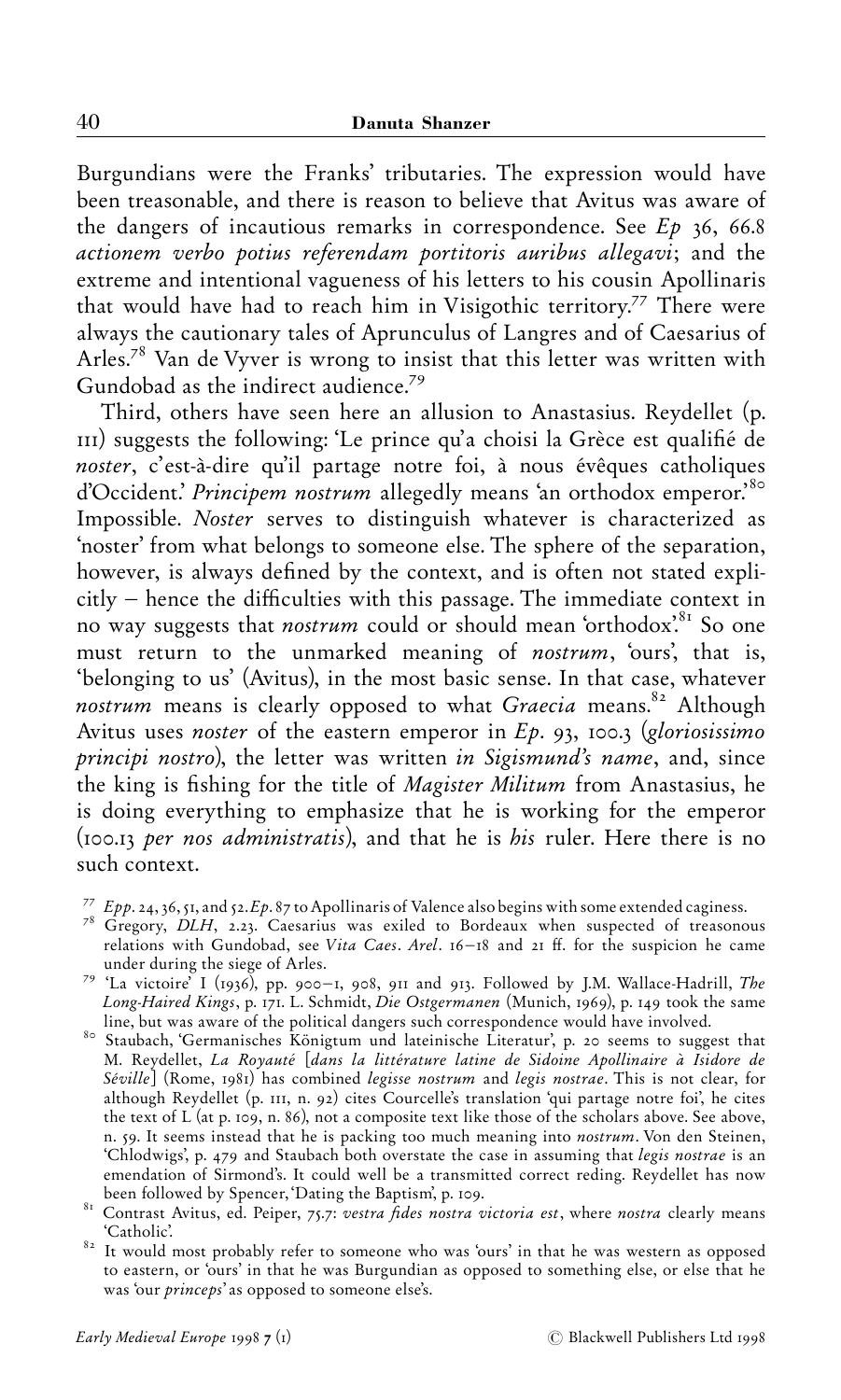As a final nail in L's coffin I would cite the following vaguer, but not insignificant objections. L's text *principem legisse nostrum* simply does not mean much in itself. It is insufficiently transparent. Chosen our ruler for what? The purpose of the choosing or else the object of choice must be deducible from the context, or explicitly stated.<sup>83</sup> It is not. This objection applies both to the suggested translation in which principem is taken as the subject of the accusative-infinitive construction, $\hat{\delta}^4$  and to the one in which principem is taken as the object of legisse. In addition, the tone is somewhat problematically dismissive, given the jussive subjunctive and the presence of *equidem*.<sup>85</sup> Even the construction with gaudere is slightly unusual. In his verse, presumably for reasons of brevity, Avitus prefers gaudere + infinitive. $8^{86}$  But in most places in his prose he uses the construction gaudere + accusative-infinitive.<sup>87</sup> All of this adds up to strong prima facie evidence that L's reading is incorrect.

The impression is further confirmed by the lack of concinnity between the first and second clauses. L reads sed non iam quae tanti muneris donum sola mereatur. This clearly must mean, 'but she is no longer the one to deserve so great a gift alone'. The sentence clearly implies that the east has had this gift up till now, but that now someone else other than the east (the west) has it. But if the east chose a princeps, in what sense does the west choose a princeps now too? And in what sense is the act of choosing a donum? Usually a donum is something that is accorded one.<sup>88</sup>

#### Sirmond's editio princeps

Gaudeat ergo quidem Graecia habere se principem legis nostrae, sed non iam quae tanti muneris dono sola mereatur illustrari.

`Therefore let Greece, to be sure, rejoice that she has a ruler who is orthodox,<sup>89</sup> but she is no longer the only one to deserve to bask in the illumination of such a great gift.'

 $83$  For the normal construction, see Avitus, ed. Peiper, Ep. 94, 101.15 non me quidem legistis officii mei compotem. Vogel, 'Chlodwigs Sieg', p. 399 was rightly uneasy about this construction, saying that one had to supply *consulem*. He seems not to have been suggesting an emendation, but a mental addition, because as a parallel he cites Ennodius, Panegyricus, ed. Fr. Vogel, MGH, AA VII (Berlin, 1885), 4.16, p. 205.16 lector (= is qui consules creat). In that passage, however, there is an earlier and explicit allusion to the consulship, so that the context is transparent. This is not the case in Avitus.  $^\mathrm{84}$  See Weiss above, n. 76.

- <sup>85</sup> Equidem draws attention to the speaker's contrasting point of view, often in rhetorical contexts, and usually accompanying a first-person verb. I know of no other example of the word in Avitus' writings.
- <sup>86</sup> H. Goelzer, *Le Latin de Saint Avit* (Paris, 1909), p. 238. Four examples from the verse. One at 100.30, and this passage.<br><sup>87</sup> Goelzer, *Le Latin de Saint Avit*, p. 249 with numerous examples.<br><sup>87</sup> Goelzer, *Le Latin de Saint Avit*, p. 249 with numerous examples.<br><sup>89</sup> For *lex nostra* in this sense, see Avitus, ed
- 
- 
- aliena, see ibid.,  $Ep.$  38, 67.8 clericos legis alienae.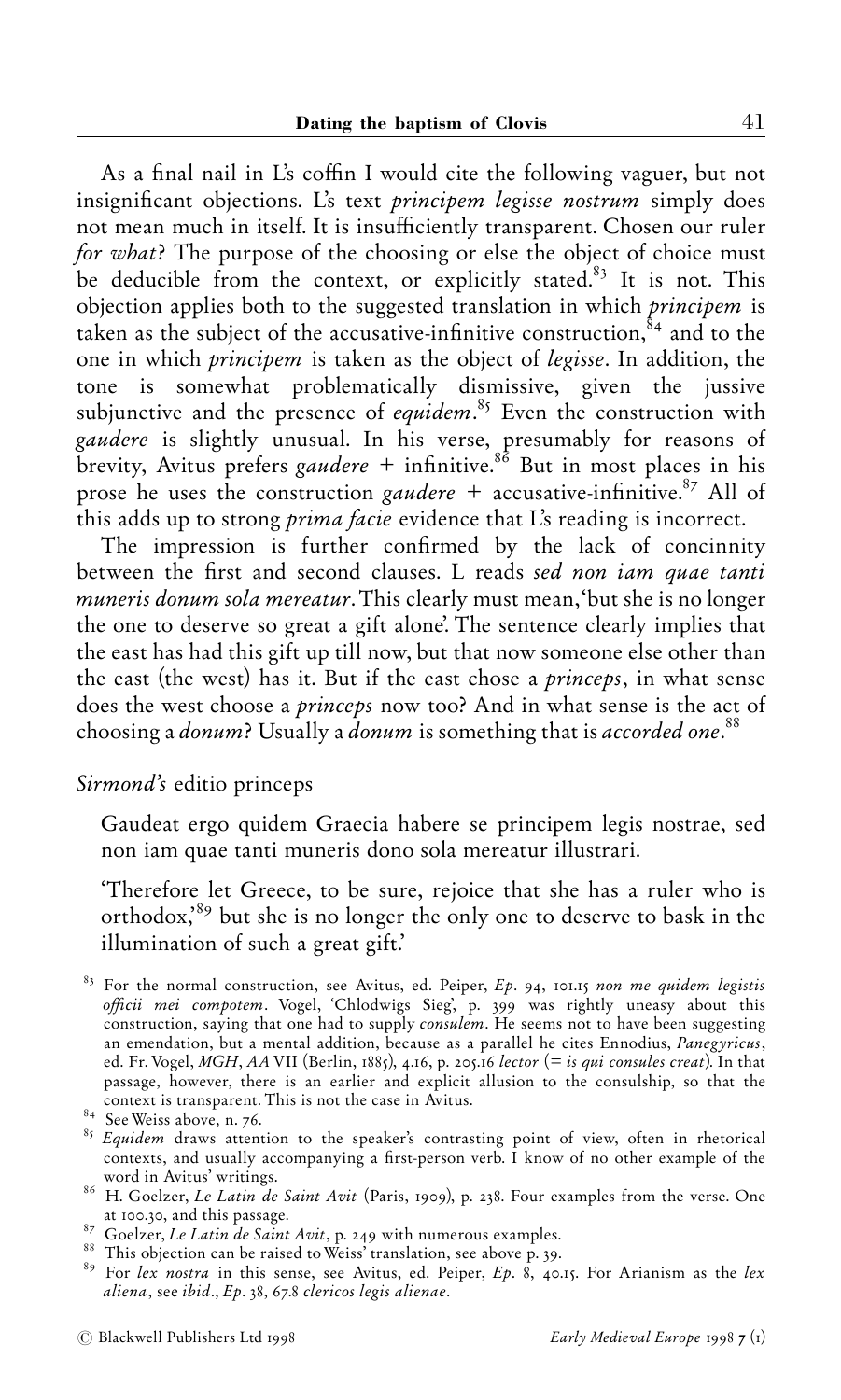The sequence of thought in the first two clauses is definitely better, if one takes S's reading. The rather rude equidem vanishes. Quidem serves to introduce the contrast in sed non iam. The donum is clearly a gift  $$ the possession of a Catholic emperor.<sup>90</sup> The *princeps* in question is Anastasius, $^{91}$  and the point of the sentence, as befits the content of the letter, is that the west can now rejoice that it too has a Catholic princeps. The orthodox brightness of the east now illumines the west, and at Clovis' Christmas baptism a western version of the Star of Bethlehem has risen to summon the gentiles to worship. $6<sup>2</sup>$  It is worth emphasizing at this stage that, once one has rejected L's meaningless principem legisse nostrum, one cannot try to extract an allusion to the accession of Anastasius in 491 from Sirmond's text.<sup>93</sup> If Avitus had wanted to say that Graecia had just acquired its orthodox emperor, he would have had to have written: Gaudeat ergo quidem Graecia se  $\langle$ nunc $\rangle$  habere principem legis nostrae. There is no evidence that he did, and habere se implies no more than that the east currently has an orthodox emperor.

The text of L should be rejected. While it is impossible to tell how much of S is Sirmond and how much his manuscript, its text makes sense, and can reasonably be given the benefit of the doubt.

## Avitus, Epistle 46, page 76, lines  $3-8$

Vellem vero praeconiis vestris quiddam exhorationis adnectere, si aliquid vel scientiam vestram vel observantiam praeteriret. Numquid fidem perfecto praedicabimus, quam ante perfectione sine praedicatore vidistis? an forte humilitatem, quam iam dudum nobis devotione impenditis, quam nunc primam professione debetis? An misericordiam, quam solutus a vobis adhuc nuper populus captivus gaudiis mundo insinuat, lacrimis deo [my italics]?

`I would have liked to add some exhortation to my praise of you, had anything escaped either your knowledge or your watchfulness. Certainly I am not going to preach the faith that you saw without a preacher<sup>94</sup> before your baptism to you once you have found it? Or should I preach humility perhaps? You had long ago paid it to me by

 $\frac{90}{100}$  The differences between L's and S's text in the final clause do not matter: the important words. *mereor* and *donum* are common to both.

where the mereor and donum are common to both and donum are common to both and do both and do a sumpathies until  $\frac{1}{3}$  . See Wood, 'Gregory of Tours', p. 269, esp. n. 154.

<sup>&</sup>lt;sup>92</sup> On this topic, see the excellent treatment in Staubach, 'Germanisches Königtum und lateinische Literatur', p. 26–8.

nische Literatur', p. áå ^ð. ñâ Reydellet, `La Royaute¨', pp. ñå ^ æ followed by Spencer, `Dating the Baptism', p. "òñ. ñã The allusion is to Romans X."ã^"ä. Clovis surprisingly has done it on his own. Levillain,

<sup>&#</sup>x27;La conversion', p. 173 wrongly takes *fidem* as *miraculum*.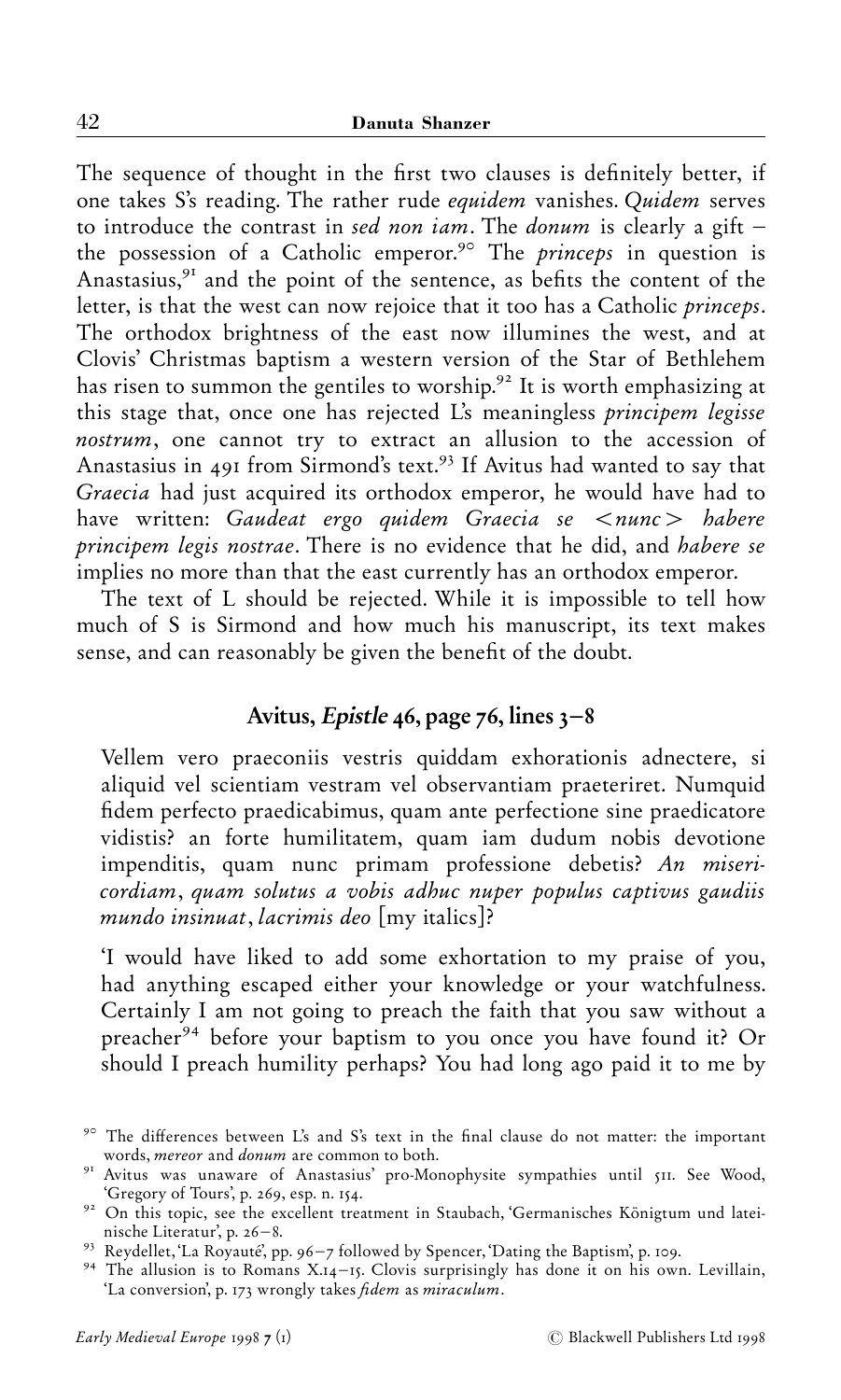your service, even though only now do you owe it to me through your profession of faith. Or perhaps I should preach pity that a people up till recently captive, once released by you, by its joy conveys to the world and by its tears to God?'

This passage could provide a terminus post quem for Clovis' baptism, and there have been many different historical interpretations of the reference to a populus captivus. Some have seen it as an allusion to Clovis' mercy to the conquered Alamanni (Cassiodorus Variae  $2.41$ ).<sup>95</sup> Others following G. Reverdy took the populus captivus to be Clovis's own Franks.<sup>96</sup> Levillain rather improbably took it to refer to the Frankish soldiers baptized with Clovis.<sup>97</sup> Others,<sup>98</sup> most recently including Wood, saw the populus captivus as the Gallo-Romans of Aquitaine, liberated from Visigothic rule in  $507-8.99$ 

The first two interpretations are demonstrably wrong. Reverdy had already pointed out two of the deficiencies of Kurth's translation, 'Parlerai-je de votre miséricorde, glorifiée devant Dieu et devant les hommes par la joie et par les larmes d'un peuple vaincu dont vous avez daigné défaire les chaînes:"<sup>100</sup> first that *captivus* does not mean 'vaincu', and second that since the Alamanni were not Christian, how could they proclaim Clovis' mercy by offering their tears to a God whom they did not know? He is right about both of these points, but needed to raise a third. Translators have skated over the adverbs in the passage too. Adhuc modifies *nuper*, which in turn modifies *captivus*: the captivity of this people had been a state that had continued for a time up till recently."ò" The word order makes it clear that *nuper* cannot be construed with solutus, as 'recently freed by you'. And, if one tried that, adhuc then would be rendered nonsensical, because it must apply to a continuous

<sup>&</sup>lt;sup>95</sup> W. Junghans, Hitoire critique de règnes de Childrich et de Chlodovech, trans. G. Monod (Paris, 1979), p. 50; H. von Schubert, Die Unterwerfung der Alamannen unter die Franken (Strassburg, 1884), pp. 170-1; Vogel, 'Chlodwigs Sieg', p. 395; Cassiodori Senatoris Variae, ed. Th. Mommsem, MGH, AA XII (Berlin, 1894), p. xxxiii; A. Ruppersberg, 'Über Ort und Zeit von Chlodwigs Alamannensieg', Bonner Jarhbücher 101 (1897), pp. 38-61, at p. 58; G. Kurth, Clovis (2nd edn, Paris 1901), 1.305, n. 1; A. Hauck, Kirchengeschichte Deutschlands 1 (3rd-4th edn, 1904), p. 599.; L. Levillain, 'Le baptême de Clovis', Bibliothèque de l'Ecole des Chartes, 1906, pp.  $472-88$ , at p.  $483$ : all cited by G. Reverdy, 'Note [sur l'interprétation d'un passage d'Avitus!, Le moyen âge 26 (1913), pp. 274–7, at p. 275, nn. 1–8.<br>
<sup>96</sup> Above n. 97, pp. 274–7, followed by Daly, Clovis', p. 638, n. 56.<br>
<sup>97</sup> Levillain, La conversion', p. 188.

<sup>&</sup>lt;sup>98</sup> B. Krusch, 'Zwei Heiligenleben des Jonas von Susa', *Mitteilungen des Instituts für österreichische Geschichtsforschung* 14 (1893), pp. 385–448, at p. 444; W. Levison, 'Zur Geschichte [des Frankenkönigs Chlodovech]', Bonner Jahrbücher 103 (1898), pp. 42–86, at p. 66.<br><sup>99</sup> Wood, 'Gregory of Tours', pp. 269–70.<br><sup>100</sup> Reverdy, 'Note', p. 275.<br><sup>101</sup> Reverdy translates the adverbs correctly, *ibid.*, p. 276.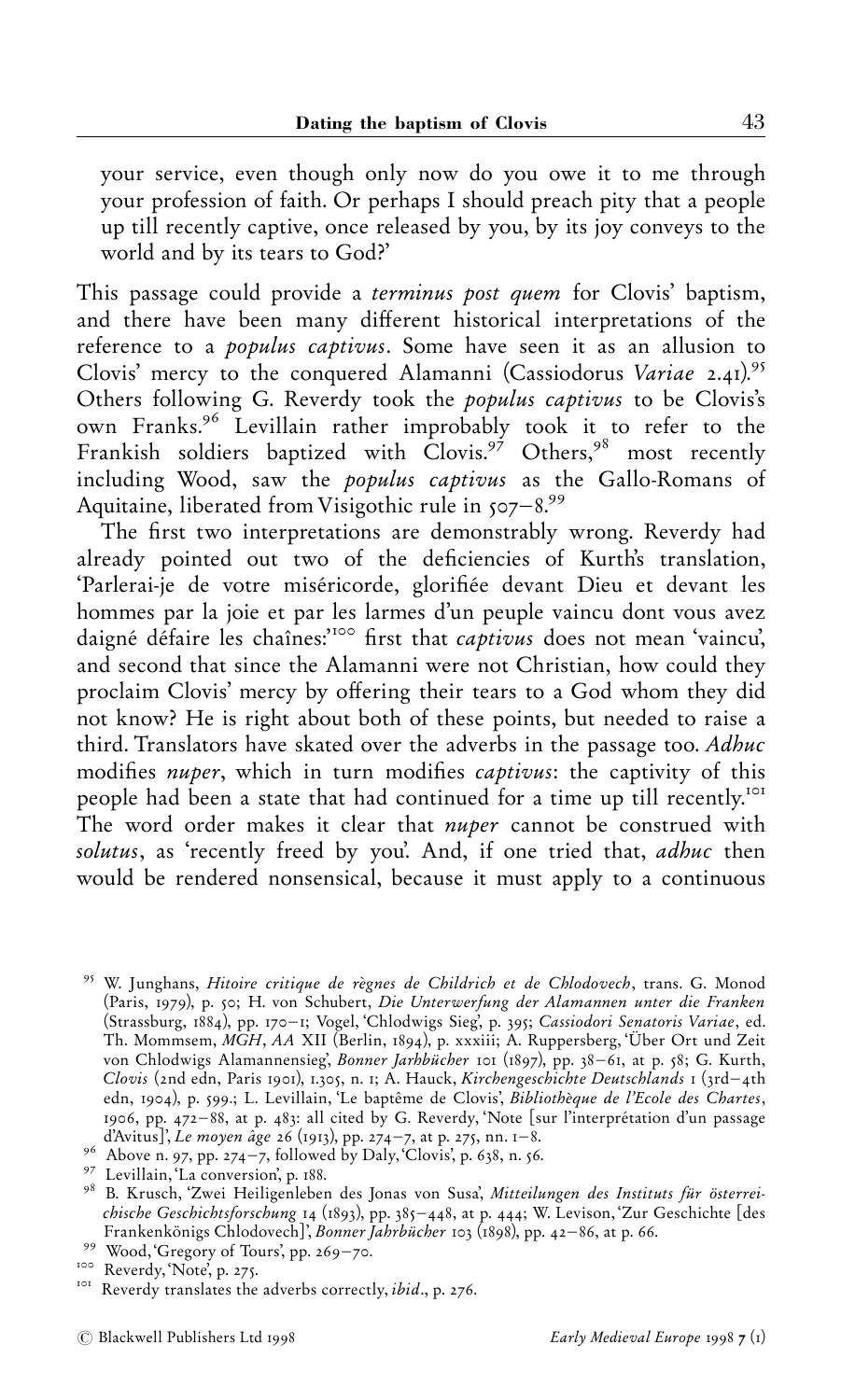state, such as *captivitas*, not to a punctual action, such as solutus.<sup>102</sup> These people cannot be the recently conquered Alamanni.<sup>103</sup>

What of the spiritual captivity? This seems more promising, despite the fact that Reverdy does not cite any parallels for the interpretation he proposes. The figurative use of *captivitas* in Christian contexts is well known.<sup>104</sup> A contemporary letter of Pope Symmachus employs the trope in a missionary context.<sup>105</sup> The Franks could certainly be described as captivi (sensu spirituali) up till recently, and they could in some sense have been seen to have been *soluti* (released) by Clovis.

But there are difficulties with interpreting the passage in this way, and to see them one must go back a few lines to the beginning of Avitus' tripartite rhetorical quasi-praeteritio, three questions that anticipate a negative answer (numquid). Avitus might have wanted to preach three Christian virtues to Clovis: *fides*, *humilitas* and *misericordia*, but he finds that he does not need to. Faith Clovis has already accepted without a preacher; humility he has been demonstrating *de facto* for a long time by paying attention to Avitus' advice, and now by finally making his profession de iure in public.

And *misericordia*? Reverdy rejects the standard meaning 'clémence' in favour of 'bonté active', but it is unclear on what basis he does so. $106$ Misericordia is the sense of mercy or pity that causes one to be kind to those who are weak. The scenario does not fit the conversion of the Franks. First, there is no evidence that they were crying out to be permitted to convert. Second, authors are best elucidated through their own usage, and paganism is not described as a state of miseria requiring misericordia in Avitus. Compare his description of the state of being pagan in  $Ep. 8$ , 40.  $i - 5$ : diu dogmata tenebrarum et mysteriorum orientalium ferocium barbarorum corda secluserant ... sic diversarum terribiles animos nationum aut haeresis Arriana maculaverat aut naturalis inmanitas possidebat. Paganism is a rough, dangerous, and fierce business. Thirdly, the rhetorical parallellism in the passage does not work, if one accepts Reverdy's interpretation. For it is clear that unum

<sup>&</sup>lt;sup>102</sup> Von den Steinen, 'Chlodwigs', p. 483, tries this: 'grad eben von Euch freigelassene Schar'. But

he has omitted the *adhuc*.<br>"<sup>103</sup> Van de Vyver, `La Victoire' II (1937), p. 53 states that this interpretation has been abandoned, `qu' à présent personne n'applique encore aux Alamans.'

<sup>&</sup>lt;sup>t</sup>qu' à présent personne n'applique encore aux Alamans.'<br><sup>104</sup> See *TLL s.v.* `captivitas' 368.57 ff.<br><sup>105</sup> Symmachus, *Ep.* 12.8 (A. Thiel, *Epistolae Romanorum Pontificum Genuinae* (Brunsberg, 1868), p. 714): Si enim qui praecessit beatitudinem tuam inter sanctos constitutus Leo archiepiscopus ad Attilam tunc errorem barbarum per se currere non duxit indignum, ut captivitatem corrigeret corporalem, nec tantum Christianorum, sed et Judaeorum, ut credibile est, atque paganorum: quanto magis festinare ad tuam attinet sanctitatem, non ad corporeae, quae bello ¢t, captivitatis correctionem atque conversionem, sed animarum, quae captivatae sunt vel

quotidie captivantur!<br><sup>106</sup> Reverdy, 'Note', p. 277.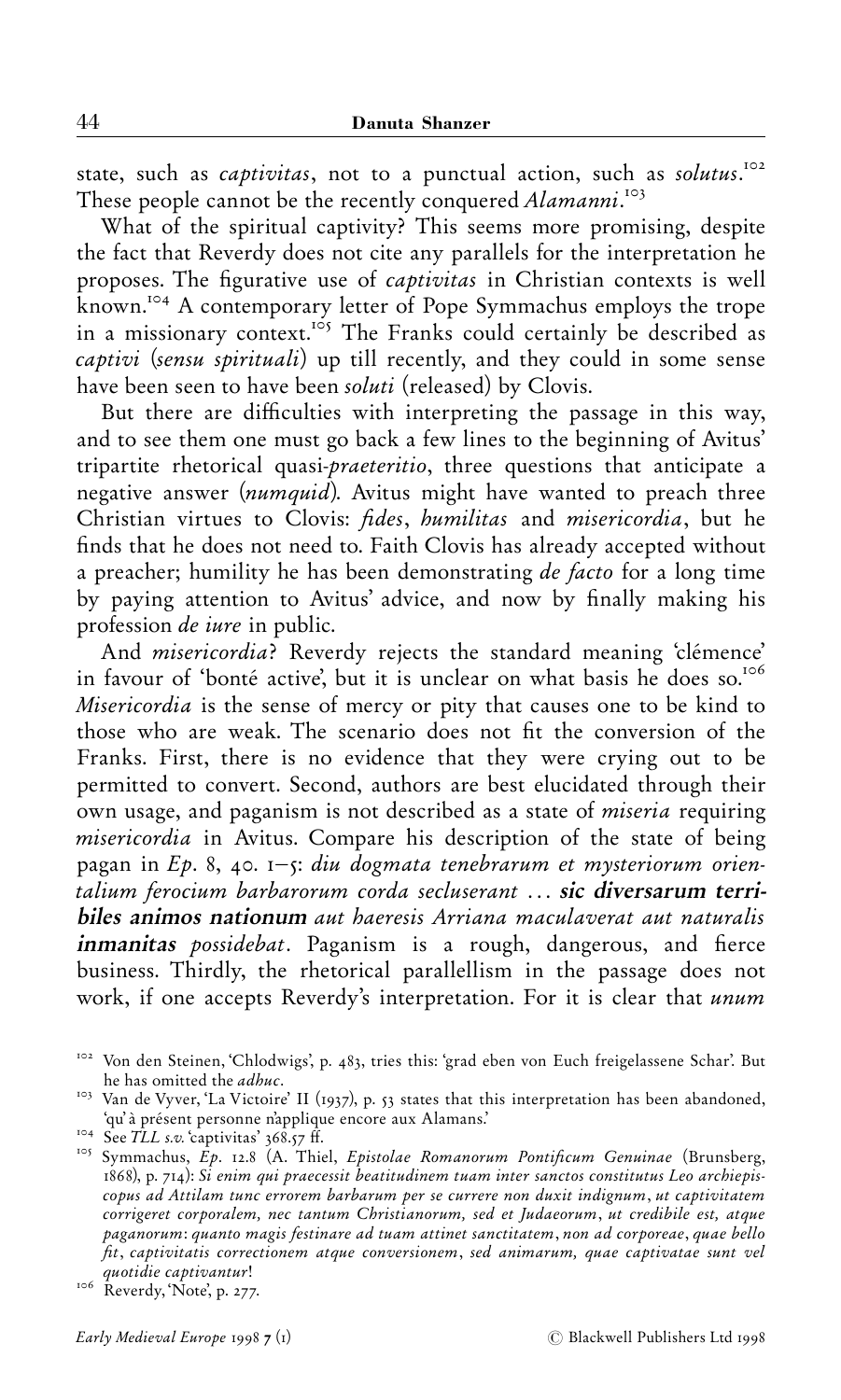est, quod velimus augeri ... introduces a new topic. Clovis does not need any improvement in the area of *fides*, *humilitas* and *misericordia*, but he does need to start evangelizing. And given that misericordia, which all who follow Reverdy must take in the sense of 'relenting', or `taking pity on paganism', is distinguished from the evangelization, it seems best to take it in its customary sense of `clemency or kindness inspired by pity'.

Reverdy did not see how the Gallo-Romans in general could be said to have been captive under the Visigoths.<sup>107</sup> While I would agree that the idea is problematic, if one takes it literally, it is perfectly possible, if understood figuratively. Authors such as Victor of Vita<sup>108</sup> and Jerome<sup>109</sup> used Old Testament typology to dramatize the plight of Romans in times of barbarian invasion. But one wonders what the average Burgundian would have thought, had Avitus openly described the relationship between Gallo-Romans and Arian barbarian king as captivitas. Avitus is a `collaborator', and he could not have used those particular colours to depict the situation of Romans under barbarian rule. For this reason I find it unlikely that this is an allusion to Gallo-Romans living either under Frankish or under Visigothic domination.

The conclusion is clear: Avitus here alludes to some real Christian populus captivus, that is to say, people who had been taken captive. And this is no surprise, for he had frequently been involved in the ransoming of prisoners taken in war. But while there have been treatments of the ransoming of captives in relation to other figures such as Caesarius of Arles<sup>110</sup> and Sidonius Apollinaris,<sup>111</sup> Avitus' activities have passed largely unremarked.

The freeing and ransoming of captives was an important act of misericordia.<sup>112</sup> Bishops regularly helped ransom their own people, taken captive abroad. But they also, on occasion, ransomed enemy captives held in their

<sup>&</sup>lt;sup>107</sup> Ibid., p. 276, citing Hauck, *Kirchengeschichte Deutschlands* (5 vols in 6, Leipzig 1904), I.599.<br><sup>108</sup> See *Historia Persecutionis Vandalicae* 1.1.4 and 1.2.7 for two of many examples of scriptural

quotations adduced to create an atmosphere of Old Testament emergency.<br><sup>109</sup> Take Jerome's *Ep*. 127.12 on the fall of Rome, for example.<br><sup>110</sup> Klingshirn, 'Charity and Power[: Caesarius of Arles and the Ransoming of Capti

m J. Harries, Sidonius Apollinaris, p. 210 on Ep. 6.4. "<br>"<sup>12</sup> Ambrose, *De Officiis Ministrorum 2.15*, Ambrose, *Des officiis: Les devoirs*, ed. M. Testard (Paris,  $1984-92$ ); also Patricius, Epistula ad Coroticum 14, Patricius, Epistula ad Coroticum, in Patrick, Confession et Lettre à Coroticus, ed. R.P.C. Hanson and C. Blanc, Sources Chrétiennes 249 (Paris, 1978) with a specific allusion to the practice of Christian Gallo-Romans. In this context, see Von den Steinen, 'Chlodwigs', p. 488, 'Loskauf der Kriegsgefangenen eine Hauptsorge der Kirche.' Also for laymen. See Ennodius, Ep. 5.20 (Vita Epifani in Magni Felicis Ennodi [VE] Opera, ed. F. Vogel, MGH, AA VII (Berlin, "ððä), LXXX (Opusc. â), pp.  $84 - 109$ ) for a request to Avitus 3 on behalf of a friend: germanum suum praefatus in vicinitate Aquileiensis civitatis adserit esse captivum; qui ut a vobis iuvetur exposcit. sanctae domus vestrae consuetudo vulgata est.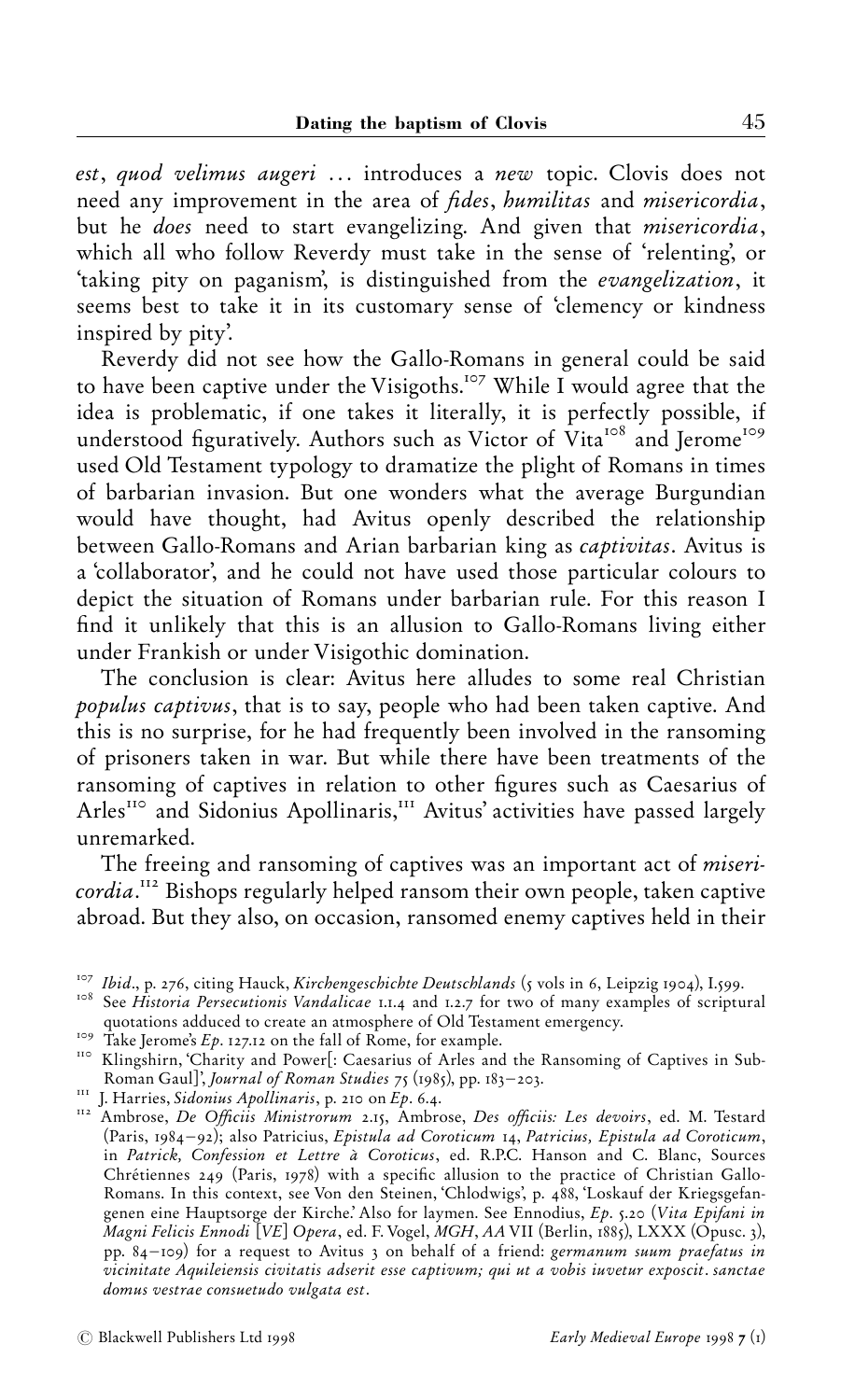own territory. When Klingshirn discussed Caesarius of Arles' ransoming of captives, he made the interesting and important suggestion that Caesarius stood to gain ecclesiastical status for himself and for Arles when he acted as redemptor captivorum for pagan Franks taken in the war of  $507-8$  and for Burgundians (in  $512-13$ ) who lay *outside* his episcopal jurisdiction.<sup>113</sup> Klingshirn, however, failed to mention a very important precedent for Caesarius' action: his metropolitan rival, Avitus, who had already ransomed Ligurian prisoners taken by the Burgundians in the mid-4905.<sup> $\overline{114}$ </sup> He had not merely ransomed enemy prisoners (Vita Epifani [VE]  $\sigma$ <sub>174</sub>) taken by his own regional king, Gundobad, but had also seen to it that Godegisel (in Geneva, outside his metropolitan jurisdiction) relinquished claim to the prisoners he held  $(VE_{I74})$ .<sup>115</sup>

#### Misericordia

Avitus' involvement in ransoming was not confined to the well-known episode mentioned in the Vita Epifani. Three of his surviving letters deal with the practical aspects of the business, $16$  and in them *misericordia* plays a prominent part. In  $Ep$ . 12 (to Maximus of Pavia), 46.1, *misericordia* is the kindness shown by the Italian bishop to Gallic captives in northern Italy that makes them feel as if they were back in their own patria.<sup>117</sup> In Ep. 10 also (to Eustorgius of Milan), where again the context is one of the ransoming of Gallic captives and the nostrarum aerumna regionum  $(44.20 - I)$ , misericordia is the virtue that inspires Eustorgius' financial intercession.<sup>118</sup> For Avitus, as one would expect, *misericordia* is mercy inspired by pity, particularly pity aroused by miseria. See, tellingly,  $E_p$ . II (to Caesarius of Arles),  $45.11$  misericordiae aditus non lateat, ubi est miseriae locus, where the miseriae locus is Maximianus' own homeland, recently overturned by invasion.<sup>119</sup>

## Lacrimae

Whoever the populus is, after inspiring misericordia in Clovis, and causing him to free it, it is now conveying or publicizing Clovis' miseri-

<sup>&</sup>lt;sup>113</sup> Klingshirn, `Charity and Power'. p. 190, 192, 194 and 197.<br><sup>114</sup> See Ennodius, *VE 173–4 Dedit etiam praestantissimus inter Gallos Avitus, Viennensis* episcopus, in quo se peritia velut in diversorio lucidae domus inclusit . . . nec in uno loco summus<br>vir in illa se regione continuit, ne forsitan in longinquo degentes dominorum feritas inpediret.

vir in illa se regione continuit, ne forsitan in longinquo degentes dominorum feritas inpediret.<br><sup>115</sup> Cf. Klingshirn, `Charity and Power', p. 191, on Caesarius: `True the ransom of enemy prisoners was unusual, but it was not unprecedented ... What is most unusual about Caesarius is not his ransom of prisoners in the city of Arles, but his ransom of captives from

<sup>&</sup>lt;sup>116</sup> Epp. 10, 12 and 35.<br><sup>116</sup> Epp. 10, 12 and 35.<br><sup>117</sup> Note the telling parallel commonplace in Ep. Austrasiacae 2.3: captivos exinde liberabis et a iugo servitutis absolvas: si quis in conspectu vestro venerit, peregrinum se esse non sentiat. ""ð Avitus, ed. Peiper, Ep. "ò, ãã.áä. ""ñ Ibid., "", ãä.ð^ñ: nec illa vobis regionis suae subversio quasi incognita exaggerari debeat.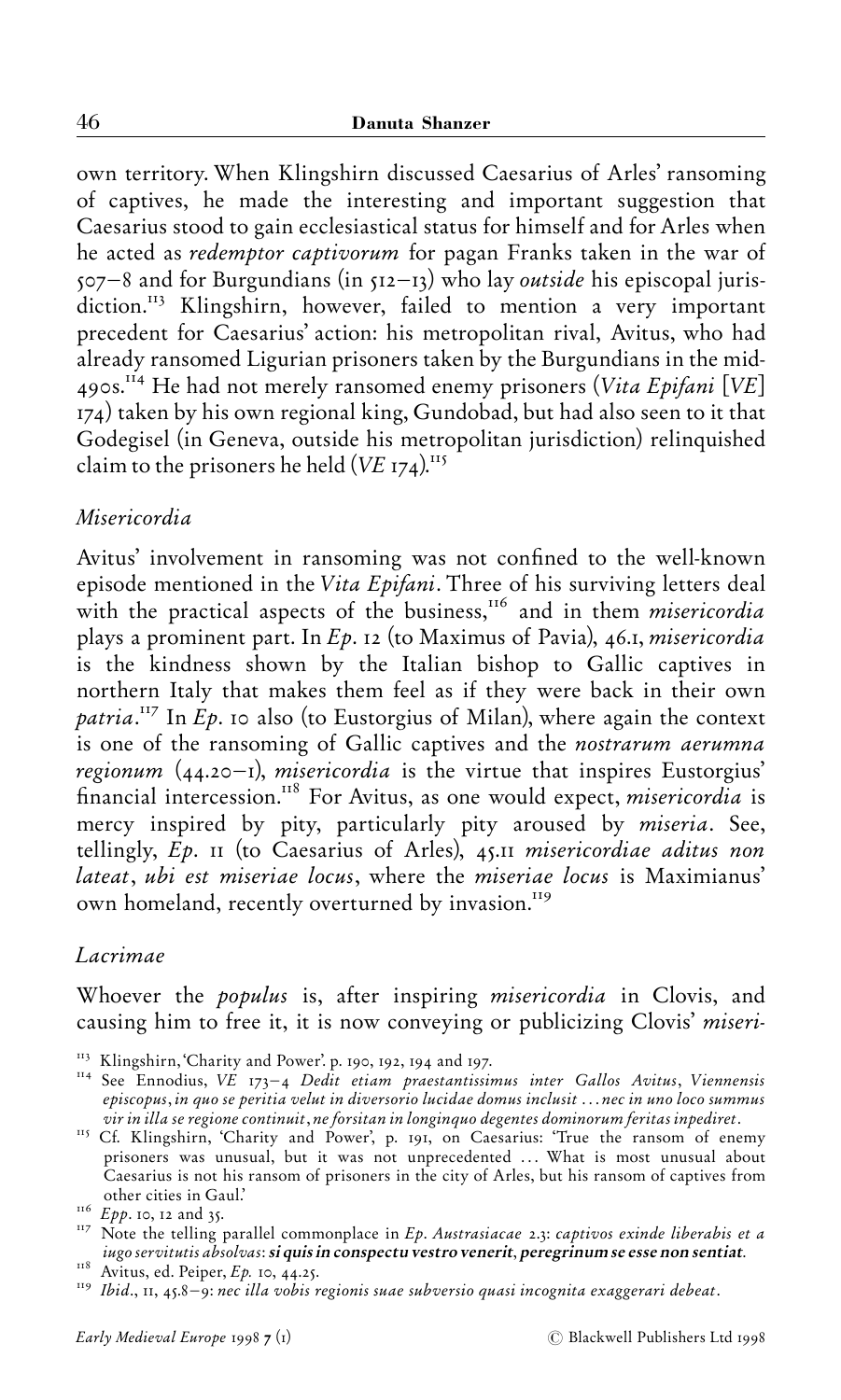cordia to men, in its joy to be released, and to God, in its tears. The Vita Epifani provides some interesting comparative material. One of its central episodes is a description of Epifanius' embassy to Gundobad to redeem Ligurian captives taken by the Burgundians. Clementia and misericordia are the Leitmotivs of Epifanius' speech. Theodoric begs a favour misericorditer, out of pity for the Ligurians, and Gundobad is to grant it through his clemency.<sup>120</sup> Tears are part of the response of the captives as they return.<sup>121</sup> Tears of joy are mentioned by Epifanius: monstrant lacrimae gaudiorum, quas dolorum alumnas nunc parturit exultatio.<sup>122</sup> And tears move Laconius, Gundobad's counsellor to pity.<sup>123</sup> Tears are very much part of the aftermath of a ransoming.

## Clovis and the ransoming of prisoners

As we have seen, Avitus was interested in the ransoming of captives. But the topic also comes up on various occasions in letters written to, or by, Clovis. Long before his conversion, Bishop Remigius had urged Clovis to use his wealth to ransom prisoners, when he wrote to him on the occasion of his taking charge in Belgica Secunda.<sup>124</sup> And after the war of 507, in his letter to the Aquitainian bishops Clovis himself addressed the plight of those who had been taken prisoner. The beginning of this letter specifically deals with ecclesiastics who suffered the vis captivitatis.<sup>125</sup> They had supposedly been immune to this outrage. Clovis then goes on to discuss lay people who were taken captive extra pace, presumably in battle. They are to be released, provided their bishops vouch for them.<sup>126</sup> The third category of captive seems to include both clerics and lay people abducted in pace nostra.<sup>127</sup> Who were these captivi? Given that they are under the protection of Catholic bishops (apostolica sede dignissimis), we must assume that they are Gallo-Romans from Visigothic territory.<sup>128</sup>

- $\frac{124}{2}$  Ep. Austrasiacae 2.3: Paternas quascunque opes possides, captivos exinde liberabis et a iugo servitutis absolvas.
- <sup>125</sup> Chlodowici regis ad episcopos epistola, ed. A. Boretius, MGH, Capitularia Regum Francorum (Hanover, 1883), pp. 1–2.
- (Hanover, wor, "pr. ").<br>(Hid., De caeteris quidem captivis laicis qui extra pace sunt captivati et fuerint adprobati,<br>(apostolia cui volueritis arbitrii vestri est non negandum.
- 

 $120$  VE 155: si quod ille misericorditer postulat, tu clementer accomodes. Also VE 157: animi tui clementia and VE 162: Parum enim gratiae impendimus illius imperio, cuius misericordiae nil<br>debemus.

<sup>&</sup>lt;sup>121</sup> VE 175: et pro mactandorum sanguine terram madefieri lacrimis exultantium.<br><sup>122</sup> Ibid., 142–3.<br><sup>123</sup> Ibid., 169: cuius te precibus fuisse permotum, cum apud nos verba faceret, animorum indices<br>lacrimae testabantur.

<sup>127</sup> Ibid., Nam de his qui in pace nostra tam clerici quam laici subrepti fuissent …<br><sup>128</sup> Ibid., Nam de his qui in pace nostra tam clerici quam laici subrepti fuissent …<br><sup>128</sup> Ibid, Enuntiante fama quod actum fuerit vel pr in patriam Gotorum ingrederemur, beatitudini vestrae praeterire non potuit.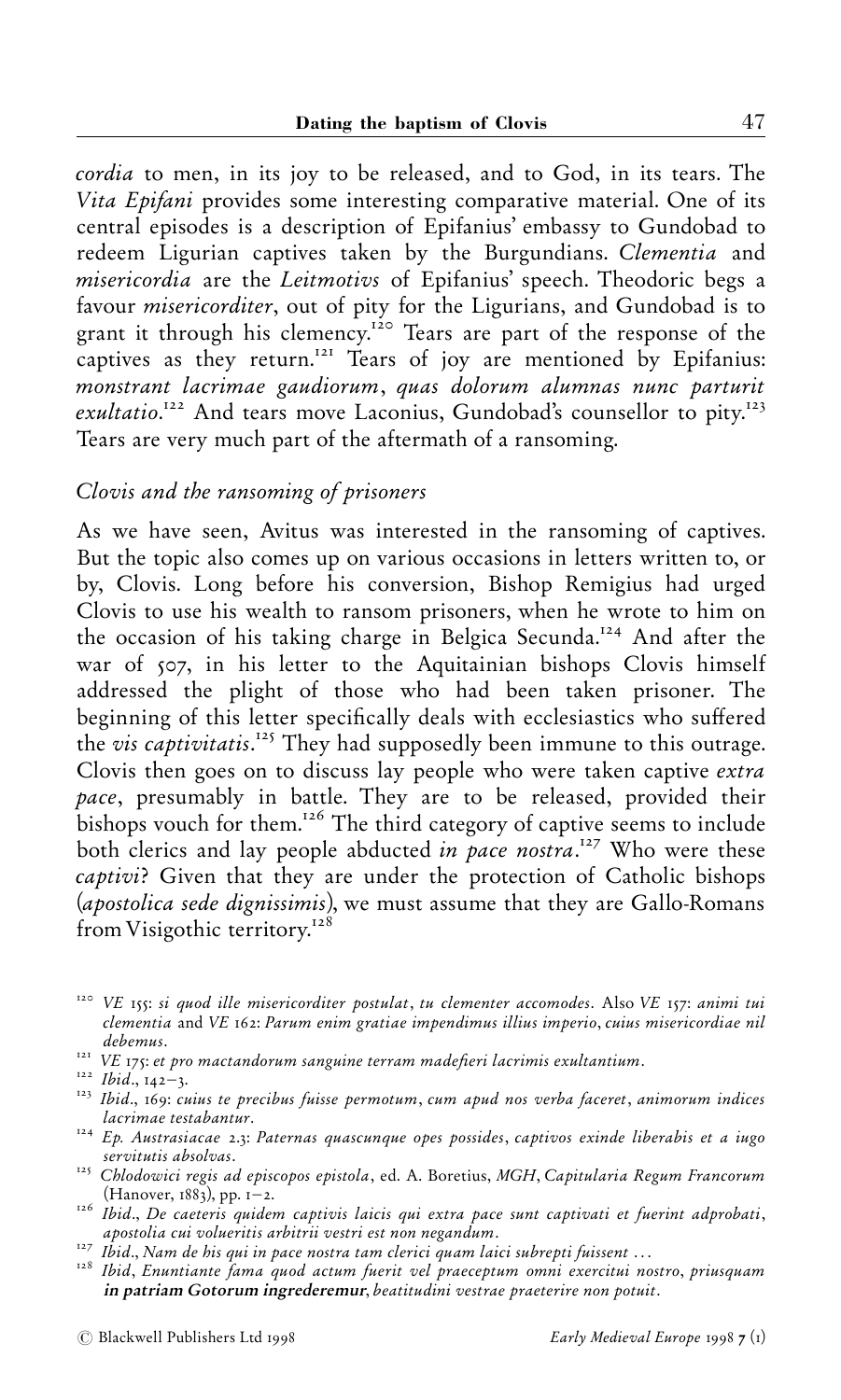Clovis gives assurance that episcopal apostolia will be honoured, but ends the letter with what almost looks like a warning: Sic tamen populus noster petit, ut cuicumque epistulas vestras praestare fueritis dignati cum sacramentum per Deum et benedictione vestra dicere non tardetis, rem istam quae poscitur veram esse: quia multorum varietates vel falsitates inventae sunt ut compraehendatur, sicut scriptum est: `Perit iustus cum impio.' The quotation from Genesis XVIII.23 is ominous, since it suggests that captives might be subject, not just to servitude, but to death.<sup>129</sup> Clovis acknowledges that he had promised protection to Catholic ecclesiastics, but that his armies had not observed his orders. There is no apology or justification: 'qui s'excuse, s'accuse'. Instead he simply says that he will honour Catholic bishops' letters of intercession for their parishioners, but that they must be properly authenticated with personal seals. Since the bishops are warned to make sure that they vouch for captives in good faith, and since Clovis explicitly speaks of multorum varietates vel falsitates, it is clear that there was no general amnesty. Some people (and some bishops, no doubt) were doctoring their documents, and Clovis was not having any of that.

While Clovis' letter cannot be dated precisely (it must be later than summer 507 and the battle of Vogliacum, and before 511, Clovis' death), it seems most reasonable to place it in the immediate aftermath of the war, say in 508.<sup>130</sup> Clearly a large number of Gallo-Romans had been captured, some legitimately, some not.

Von den Steinen had suggested that the populus captivus of Avitus' letter were Gallo-Roman inhabitants of Bordeaux, taken by Clovis in 498.<sup>131</sup> Now while theoretically there were a number of occasions on which Clovis could have taken Christian prisoners, we lack specific evidence. Avitus could, for example, have been alluding to some act of mercy of Clovis' that affected Burgundian captives taken in  $\infty$ -I. He would have had an interest in such people. But we are at the mercy of the surviving sources, and there is no concrete evidence - hence no license for reconstructing an allusion to an otherwise unattested event. All we can do is look for evidence of Christian prisoners whose freeing is attested in contemporary primary sources.

I would suggest that Avitus' populus captivus refers specifically to Catholic Gallo-Romans taken captive during the wars of  $507-8$ . The situation is a very precise one, and one that is attested in Clovis' letter to the Aquitainian bishops. Clovis' letter might be read as background to

<sup>&</sup>lt;sup>129</sup> Ennodius claims that the Burgundians killed prisoners who comported themselves with excessive pride. See *VE* 161.

<sup>&</sup>lt;sup>130</sup> Daly, `Clovis', p. 645.<br><sup>131</sup> Von den Steinen, `Chlodwigs', pp. 498 and 476, n. 1. He cites the Auct. Hauniense s.a. 498 in  $MGH AA$  IX (Munich,  $1892$ ), p. 331.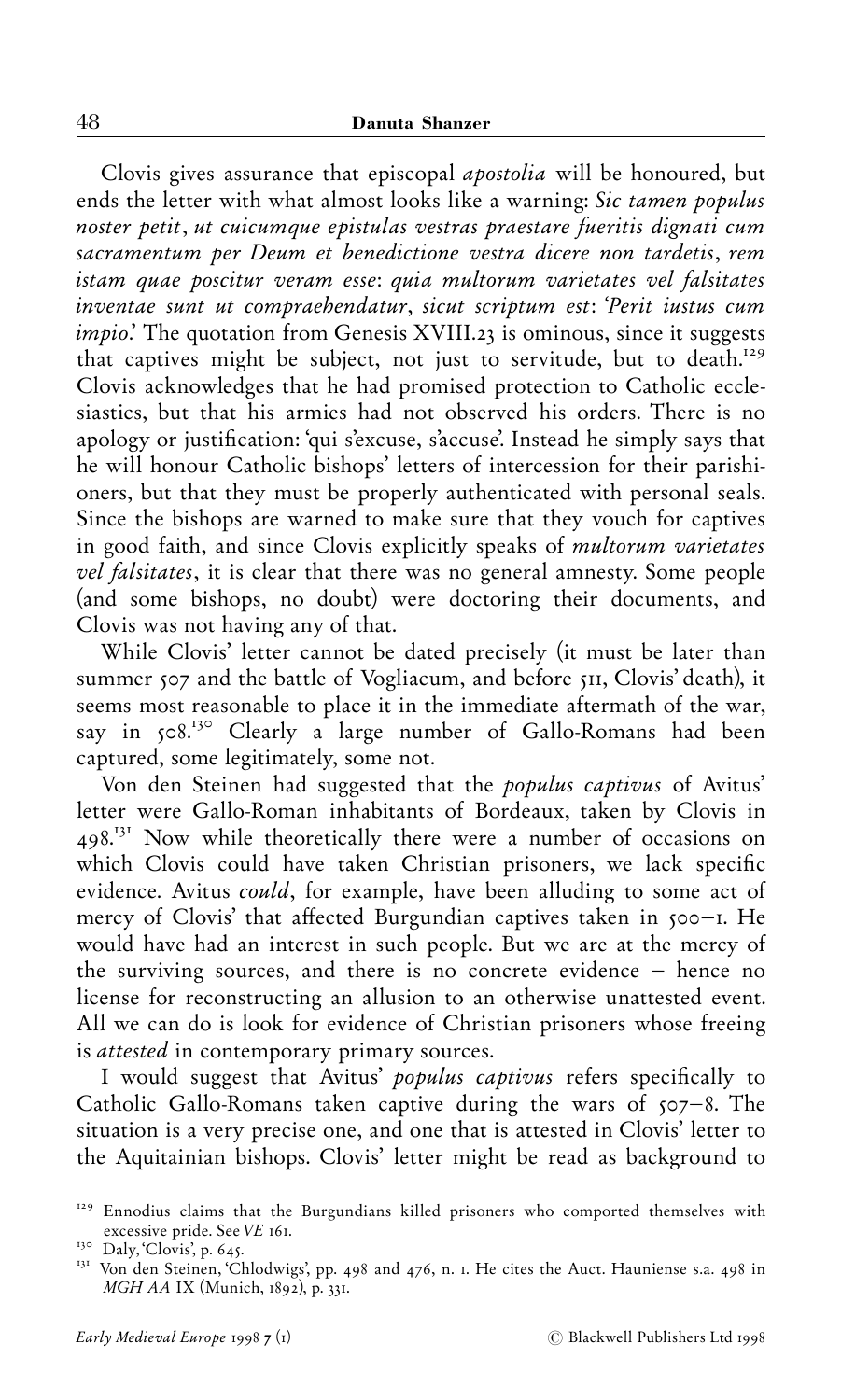Avitus'. A bishop, well known to have been involved in freeing captives himself, thanks a king, who had recently been prickly on the subject, for his concessions to Catholics in distress. Avitus had a cousin, Apollinaris (and other close kinsmen), living in Visigothic territory, and he frequently exhibited concern about his political peril.<sup>132</sup> Romans from the Auvergne, including Apollinaris, had fought alongside the Visigoths at Vogliacum, and were hence subject to Clovis' wrath.<sup>133</sup> Avitus may well have had a personal, in addition to a professional, interest in Roman prisoners taken by the Franks in  $507-8$ . Since Gundobad and Clovis were allies, he was in a good position to intercede. Interestingly enough, in a letter that must immediately post-date the death of Alaric II, Avitus sends his brother, Apollinaris of Valence, detailed instructions regarding the fashioning of an episcopal signet ring.<sup>134</sup> Dare one hazard a guess that his personal seal may have been frequently required on documents regarding prisoners in the wake of the wars of  $\{07-8\}$ ?

Populus would have to be understood in a more restricted sense, not as a nation or totality of a population or tribe, but as a collective noun used for a large number of people who had been captured. We do not know for certain how many prisoners were taken during the war of  $\varphi$ , but Ennodius' Vita Epifani provides some comparative material to show how many captives could be taken in a single invasion, and what sort of inflammatory rhetoric was used to amplify the magnitude of the disaster. At VE 138 Ennodius speaks of *universa Italiae loca originariis viduata*  $\alpha$ *cultoribus* and at VE  $_{157}$  he trots out a prosopopoieia of the whole country. Yet VE 138 and 162 paint a desolate picture of the fields of Liguria alone, and in fact it was only there that the Burgundians had made their incursions. When the captives are graciously freed by Gundobad at  $VE$  171 the numbers who left are said to make the rural areas of Gaul seem empty.<sup>135</sup> On their march back, they are described as tantae liberatorum falanges.<sup>136</sup> The figures quoted are 400 captives from Lyons and more than  $6,000$  altogether.<sup>137</sup>

Avitus in Vienne and Aeonius and Caesarius in Arles had been disputing the primacy of the Gauls,<sup>138</sup> and one wonders whether Caesarius' ransomings were not part of a more complicated series of episcopal displays of charity that began with Avitus in 495 and continued with Avitus supplicating Clovis on behalf of Gallo-Romans from

<sup>&</sup>lt;sup>132</sup> Epp. 24, 36, 51 and 52.<br><sup>133</sup> DLH 2.37.<br><sup>134</sup> Ep. 87.<br><sup>135</sup> VE 171: Tanta istius iam liberae multitudinis frequentia subito adstitit, ut desolata crederes esse etiam incolis rura Gallorum.<br><sup>136</sup> Ibid., 175.<br><sup>137</sup> Ibid., 172: Plus quam sex milia animarum. Others escaped.<br><sup>138</sup> L. Duchesne, Fastes épiscopaux de l'ancienne Gaul , (3 vols, Paris 1907), I.134–6.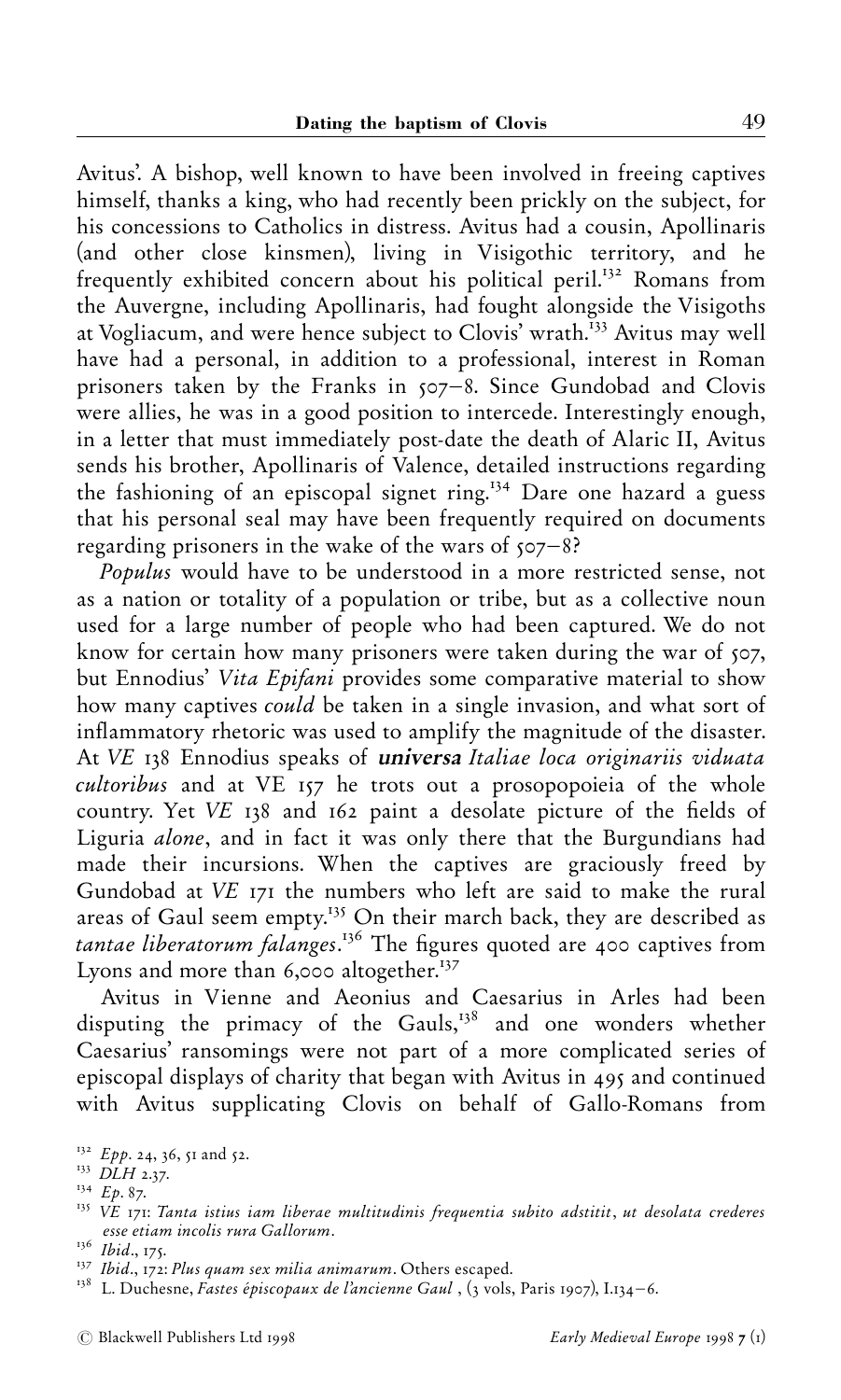Aquitaine in  $507-8$ . After  $510$  Avitus was negotiating the liberation of Ostrogothic captives in Burgundian territory on behalf of Liberius and Gemellus, and generously refusing to accept ransom payments.<sup>139</sup> Avitus wrote to Maximus of Pavia, in the wake of Burgundian-Ostrogothic hostilities, thanked him for his kindness to Gallic captives, and asked him to help negotiate the release of a hostage, Avulus.<sup>140</sup> Thus Avitus seems to have set himself up as a counsellor to supplement or compete with St Remigius. He congratulates Clovis on his baptism (while carefully avoiding *any* allusion to his brother bishop)<sup>141</sup> and encourages him in acts of mercy and evangelization.

Three things are at issue here: Clovis' clemency, Avitus' interest in the ransoming of captives (perhaps his personal interest in these particular captives) and  $-$  behind all of this  $-$  a terminus post quem for Clovis' baptism. His baptism (though not necessarily, I emphasize, his  $conversion$ <sup>142</sup> must post-date the freeing of the *populus captivus*. If these are indeed Catholic Gallo-Romans taken prisoner by the Franks in Visigothic territory, then the baptism occurred after 507.

#### Gregory of Tours and Clovis' battle against the Alamanni

In textual criticism there is an axiom that codices must be weighed, not counted.<sup>143</sup> The same should apply *mutatis mutandis* to historical sources. Daly draws a distinction between 'primary' and 'secondary' sources in a way that makes it clear that to him `primary' means above all 'contemporary', and 'secondary' means 'later'.<sup>144</sup> But it is not merely the fact that Gregory is later that diminishes his value: later sources can draw on highly accurate earlier ones.<sup>145</sup> Gregory's work is, whether one likes it or not, a non-documentary literary text. However much pomp and rhetoric went into Avitus' letter, it remains a document,<sup>146</sup> not the product of research or imagination alone, but of an occasion. It is firmly anchored to a known recipient. This is to say that when one considers

<sup>&</sup>lt;sup>139</sup> See Avitus, ed. Peiper, *Ep.* 35, esp. 65.30 pretio tamen, quod portitores adtulerant, non recepto.<br><sup>140</sup> Avitus, *Ep.* 12.

<sup>&</sup>lt;sup>141</sup> See Vogel, 'Chlodwigs Sieg', pp. 397-8 who rightly points to the influence of the Remigius-

<sup>&</sup>lt;sup>142</sup> For this important distinction, see Wood, `Gregory of Tours', p. 270.<br><sup>143</sup> Ponderandi non numerandi. "<sup>44</sup> Daly, `Clovis', p. 619 <sup>°</sup>My purpose in what follows is to draw attention to what early sources can offer o

<sup>&</sup>lt;sup>145</sup> Gregory had sources too, of course. See Von den Steinen, Chlodwigs', pp. 421-3.<br><sup>146</sup> Albeit a transmitted one: a commemorative inscription on stone would be a good example of a non-transmitted documentary text.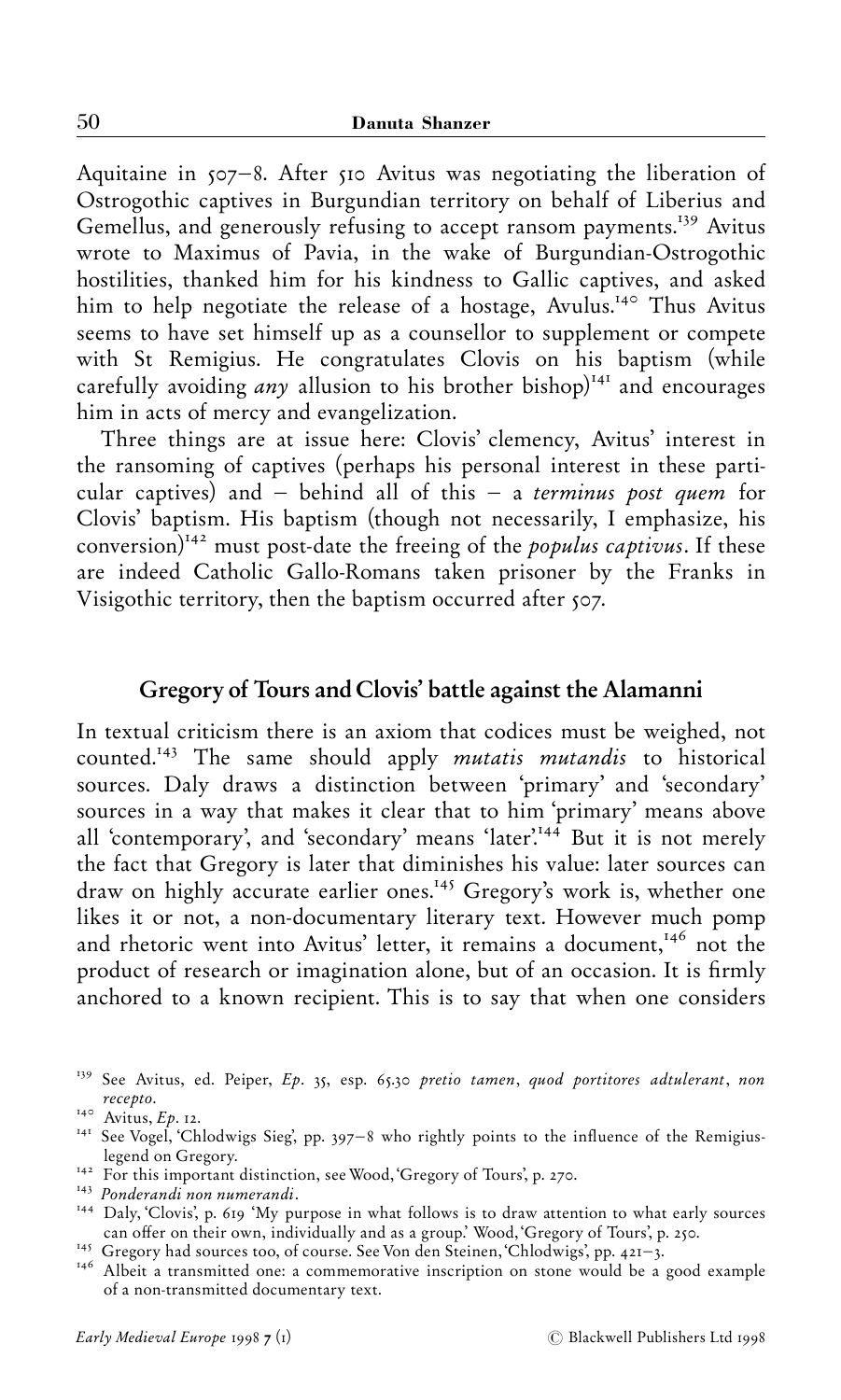the possibilities for error, and the degree and the nature of the lying<sup>147</sup> possible whether for Gregory writing well after Clovis' death or for Avitus writing directly to Clovis at the time of his baptism, it is clear that for most matters Avitus is the more reliable source.

Gregory can be convincingly shown to introduce Biblical typology into his narrative,  $148$  to model events on earlier historical events (and tell us so too, as is the case with Constantine and Clovis<sup>149</sup>), and to have had considerable difficulties in calculating dates.<sup>150</sup> Much has been made of the fact that Gregory places Clovis' Alamannic victory before his conversion, and there has been much discussion of how many Alamannic victories there were.<sup>151</sup>

In 1898 Wilhelm Levison, following Hauck,<sup>152</sup> drew attention to two spools of material in Gregory's account of Clovis' conversion. The one attributes the process of conversion to Clotilde's persistence, the other (one could call it the Constantinian typological account) to a miracle during the battle against the Alemanni.<sup>153</sup> Levison adduced the letter of Nicetius of Trier as close-to-contemporary evidence that, though it mentions victories against Gundobad and Alaric as consequences of conversion, says nothing about any battle against the Alemanni in connection with the conversion.<sup>154</sup> Nicetius' letter supports the 'Clotildespool' in Gregory's account, and ex silentio discredits the 'Constantinian spool'. There are thus sound source-critical arguments for discarding the chronological link between the battle against the Alemanni and the conversion.

But for those who still persist in believing Gregory's chronology (battle against the Alamanni-conversion-baptism-Burgundian war, and so on), I should like to draw attention to a simple detail in the passage where Gregory mentions Clovis' battle against the Alamanni. An accurate interpretation of this passage has considerable importance both

<sup>&</sup>lt;sup>147</sup> Von den Steinen, 'Chlodwigs', p. 420 draws a false dichotomy between 'Wissen oder Falschwissen', and tells us that Gregory 'will ... nicht irgend etwas erzählen, sondern ... wie es seines Wissens gewesen ist.' Distortion, deliberate or otherwise, must always be taken into

account. "account."<br><sup>148</sup> See DLH 2.31 tri*a milia* and Acts II.41.<br><sup>149</sup> See DLH 2.31; Eusebius, Vita Constantini 1.27 ff.; Vogel, 'Chlodwigs Sieg', p. 385; G. Monod,<br>*Études critiques sur les sources de l'histoire mérovi* 

<sup>&</sup>lt;sup>150</sup> See Wood, 'Gregory of Tours', p. 254 for Gregory's evident difficulties in working out Clovis' death-date.

<sup>&</sup>lt;sup>151</sup> Van de Vyver, <sup>'</sup>La victoire' II (1937), pp. 45–58; Weiss, Chlodwigs Taufe, pp. 23–32. <sup>152</sup> Levison cited A. Hauck, *Kirchengeschichte Deutschlands* (2nd edn, 1904), I.595–9. I have been unable to obtain that edition, but the passage referred to is probably the same as A. Hauck, Kirchengeschichte Deutschlands (Leipzig, 1887), I.107-9, esp. p. 108, n.2 which has an account of the two strands of material in Gregory of Tours. This note seems to have been removed from the 1922 edition of Hauck (pp. 106–7). " $^{153}$  W. Levison, 'Zur Geschichte', p. 57. " $^{154}$  Levison, 'Zur Geschichte', p. 57.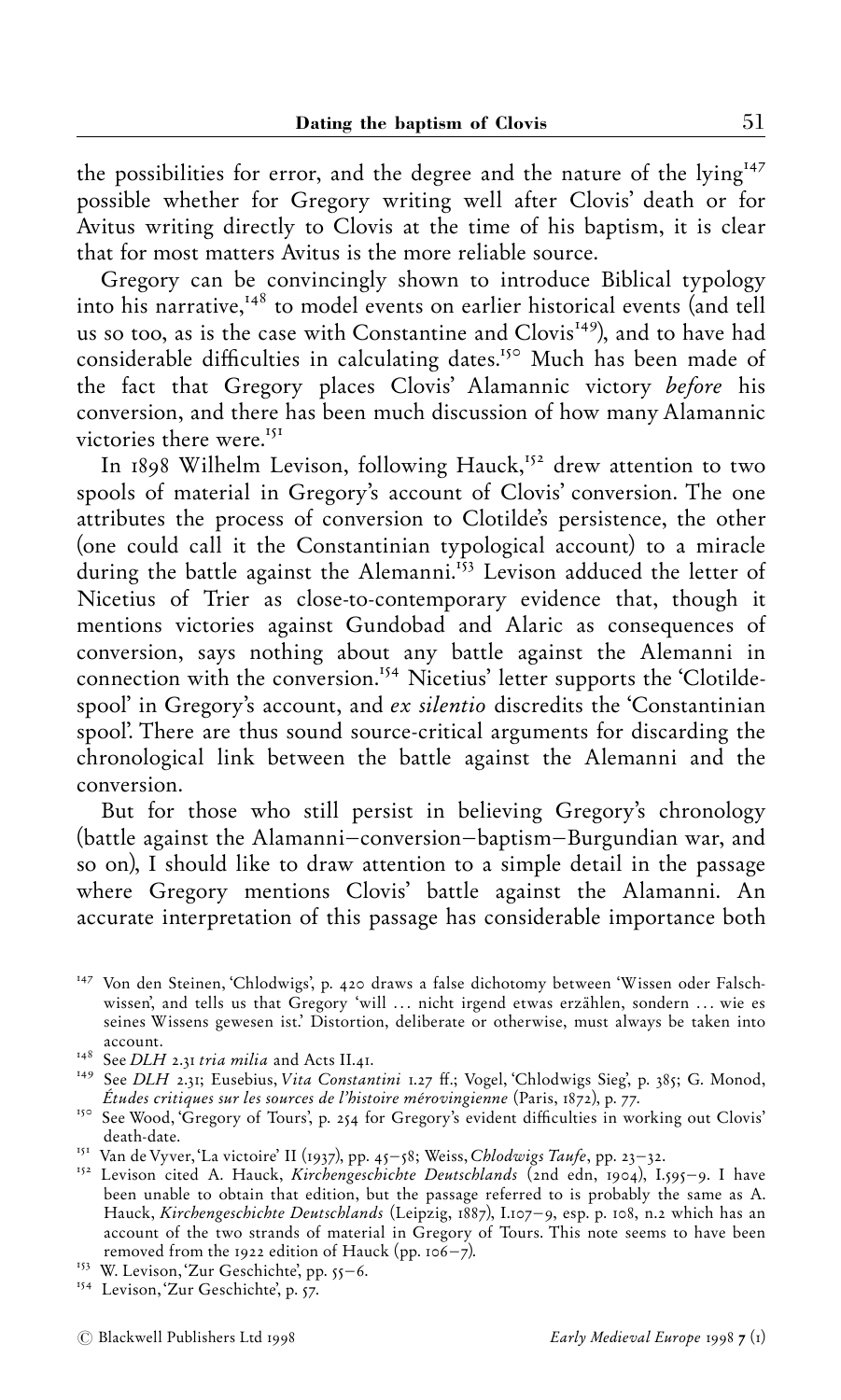for our assessment of the chronology implied by Gregory's text and for our belief in at least one of the much-vaunted quinquennial dates that appear in only some manuscripts of the  $D LH$ .

Regina vero non cessabat praedicare, ut deum cognosceret, et idola neglegerit. Sed nullo modo ad haec credenda poterat commoveri, donec tandem aliquando bellum contra Alamannos commoveretur, in quo compulsus est confiteri necesitate, quod prius voluntate negaverat. Factum est autem, ut confligente utroque exercitu, vehementer caederentur  $\ldots$  (DLH, 2.30)

Queen Clotild continued to pray that her husband might recognize the true God and give up his idol-worship. Nothing could persuade him to accept Christianity. Finally war broke out against the Alamanni and in this conflict he was forced by necessity to accept what he had refused of his own free will. It turned out that when the two armies met on the battlefield there was great slaughter... (trans L. Thorpe, Harmondsworth,  $1974)$ 

A small, but important word has been neglected both by Thorpe and by others:<sup>156</sup> the adverb *aliquando*. A crude, but more accurate translation of the passage would be: 'The queen did not give up trying to preach and to convince [him] to recognize God and abandon idols, but it was impossible to move  $[\text{him}]$  to believe in these things, until, finally, at some time or other, war was started against the Alamanns.' O.M. Dalton's version is far more accurate, but its old-fashioned style may puzzle some modern readers: `Now the queen without ceasing urged the king to confess the true God, and forsake his idols; but in no wise could she move him to this belief until at length he made war upon a time against the Alamanni.'

Nothing could be more damaging than that aliquando, `some time or other'. Gregory is telling us very clearly that he did not know when the battle against the Alamanni took place, that is he did not know its absolute chronology. And if he did not know its absolute chronology, what reason is there to trust his relative chronology (Alamannic battleconversion-campaign against Gundobad), reeking of pious *imitatio* Constantini, as it does? Furthermore, the presence of the deliberately vague aliquando is a strong argument against the authenticity of the

<sup>&</sup>lt;sup>155</sup> See Levison, 'Zur Geschichte', p. 50.<br><sup>156</sup> E.g. Von den Steinen, 'Chlodwigs', p. 426: 'erst als der Alamannenkrieg ausbrach'. One need hardly say that the presence of *aliquando* undoes Von den Steinen's reconstruction (followed by Levillain, 'La conversion', p.  $167$ ) of the Alamannen-Krieg narrative as the eye-witness account of the aging Chrotechildis, narrated to Gregory! Thorpe's translation is taken from Gregory of Tours, History of the Franks, trans. L. Thorpe (Harmondsworth, 1974), p. 143. Dalton's translation is from Gregory of Tours, History of the Franks, ed. and trans. O.M. Dalton (Oxford, 1972), p. 68.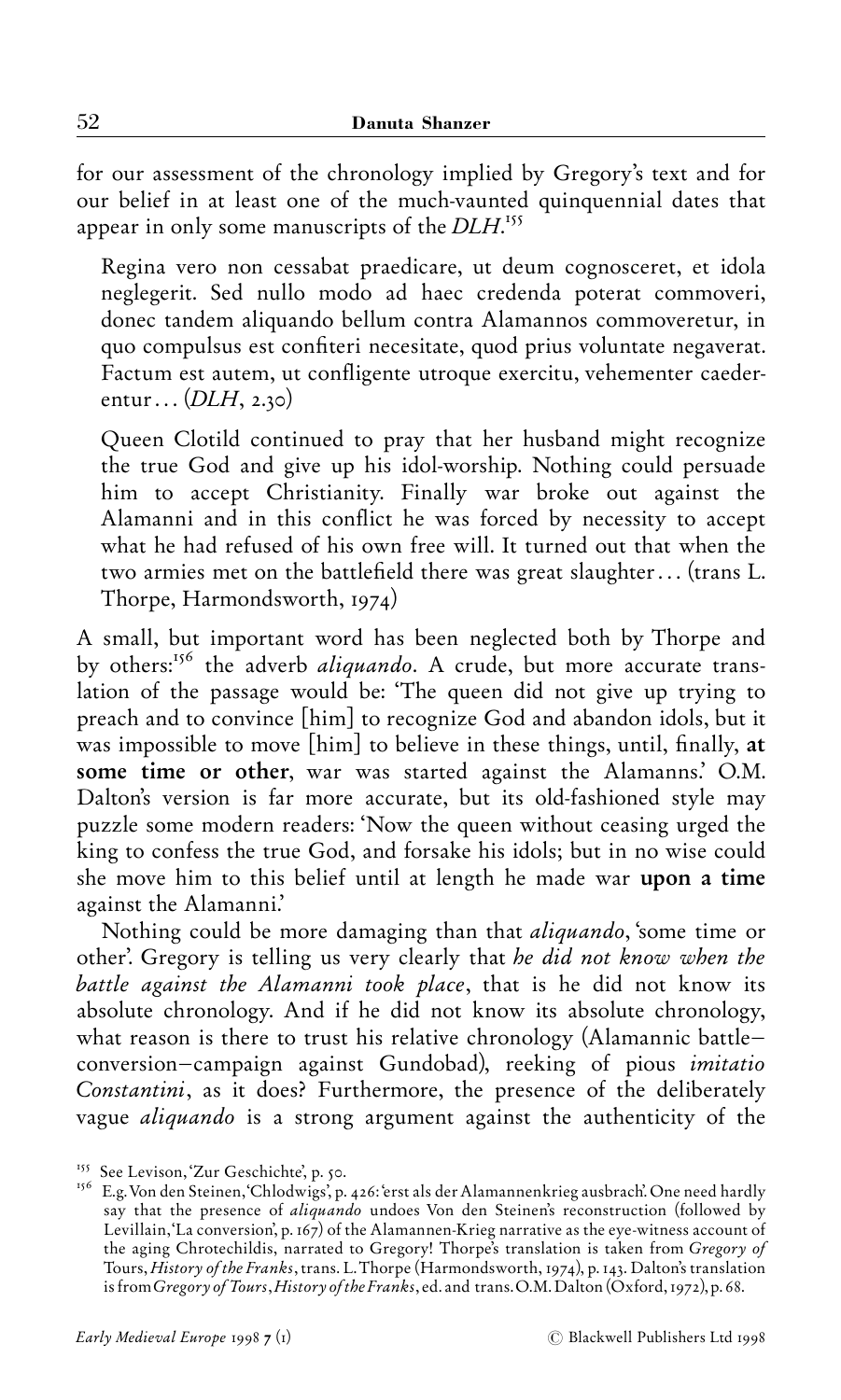quinquennial dates in the DLH.<sup>157</sup> The Gregorian *aliquando* directly contradicts actum anno  $\overline{15}$  regni sui in DLH 2.30.<sup>158</sup> Here again are further grounds for no preferring non-documentary sources to documentary ones.

Cassiodorus' Variae 2.41 to Clovis that must date to  $506 -$  early  $507$ at the latest shows that there had been a very recent victory against the Alamanni in which their king was killed. One simply does not send diplomatic letters of congratulation to fellow-kings on battles that they won eleven years before. Nothing could be clearer than the phrase nova *proelia* at the beginning of the letter.<sup>159</sup>

The battle in which the Alamannic king was killed has traditionally generated a terminus post quem for the chronology of Clovis' conversion. Gregory of Tours connects the conversion with the battle; therefore it must have occurred after the battle. All exponents of an early date of baptism have to try to explain away *Variae* 2.41, arguing that the letter is very early,<sup>160</sup> that the victory mentioned need not be recent,<sup>161</sup> or else that there were several Alamannic battles,<sup>162</sup> and that either Gregory<sup>163</sup> or Cassiodorus is confused about which battle the Alammanic battle mentioned by Cassiodorus, which must date to 506 at the earliest, need not be the same as the battle that was the scene of Clovis' conversion.

The dilemma is stark. Those who want to hold on to Gregory's battle field conversion must accept a later date of baptism: Variae 2.41 shows that the battle occurred shortly before spring  $\{0,0\}$ , probably late in the campaigning season in  $506$ .<sup>164</sup> Three independent sources mention the

<sup>&</sup>lt;sup>157</sup> For more on this problem see Levison, 'Zur Geschichte', pp. 45-50. Kurth, Études franques (a vols, Paris and Brussels 1919), II.213 thought that the dates came from annals of Tours.<br><sup>158</sup> Krusch (MGH Scriptores rerum Merovingicarum I (Hanover, 1884), p. 76 n. *a*) rightly

brackets the words citing Bonnet; see also B. Krusch, Chlodovechs Taufe in Tours 507 und die Legende Gregors von Tours (Reims 496)', Neues Archiv der Gesellschaft für ältere deutsche<br>Geschichtskunde 49 (1932), 457–69, at 465.

Geschichtentiente añ, at anañ, an ar ar ar ar ar an ar ar an ar an ar an variante et Alamannicos populos ... subdidistis. The combination of tenses, present and present perfect, makes it absolutely clear that the battle is an action that was recently completed  $-\hat{i}$ n present time. *Pace Levillain,* 'La conversion', pp. 176–7 and W. Levison, 'Zur Geschichte', p. 50. Van de Vyver 'La victoire' II (1937), p. 49 rightly takes *nova* in an adverbial sense.

<sup>&</sup>lt;sup>160</sup> This is implicitly the position of W. Junghans, Kritische Untersuchungen zur Geschichte der fränkischen Könige Childerich und Chlodovich (Göttingen,  $1857$ ), pp. 41 and 74 where he states that Theodoric had seen the problem coming for a long time.

<sup>&</sup>lt;sup>161</sup> See Van de Vyver, 'La victoire' I (1936), p. 861.<br><sup>162</sup> Ibid., p. 860.<br><sup>163</sup> Ibid., p. 867.<br><sup>164</sup> Vogel, 'Chlodwigs Sieg', p. 391 and 401. He puts the battle in the first half of 506. C. Tanzi, `Studio sulla cronologia dei libri `Variarum' di Cassiodoro Senatore', Archeografo Triestino, n.s. 13 (1887), pp.  $1 - 36$ , at p. 34, had seen the problem long ago, when he weighed Gregory's evidence against Cassiodorus. Gregory's chronology is off. For further discussion of the chronology of Cassiodorus' diplomatic letters related to the Franco-Visigothic war see my `Two Clocks and a Wedding: Theodoric's Diplomatic Relations with the Burgundians', forthcoming in Romanobarbarica.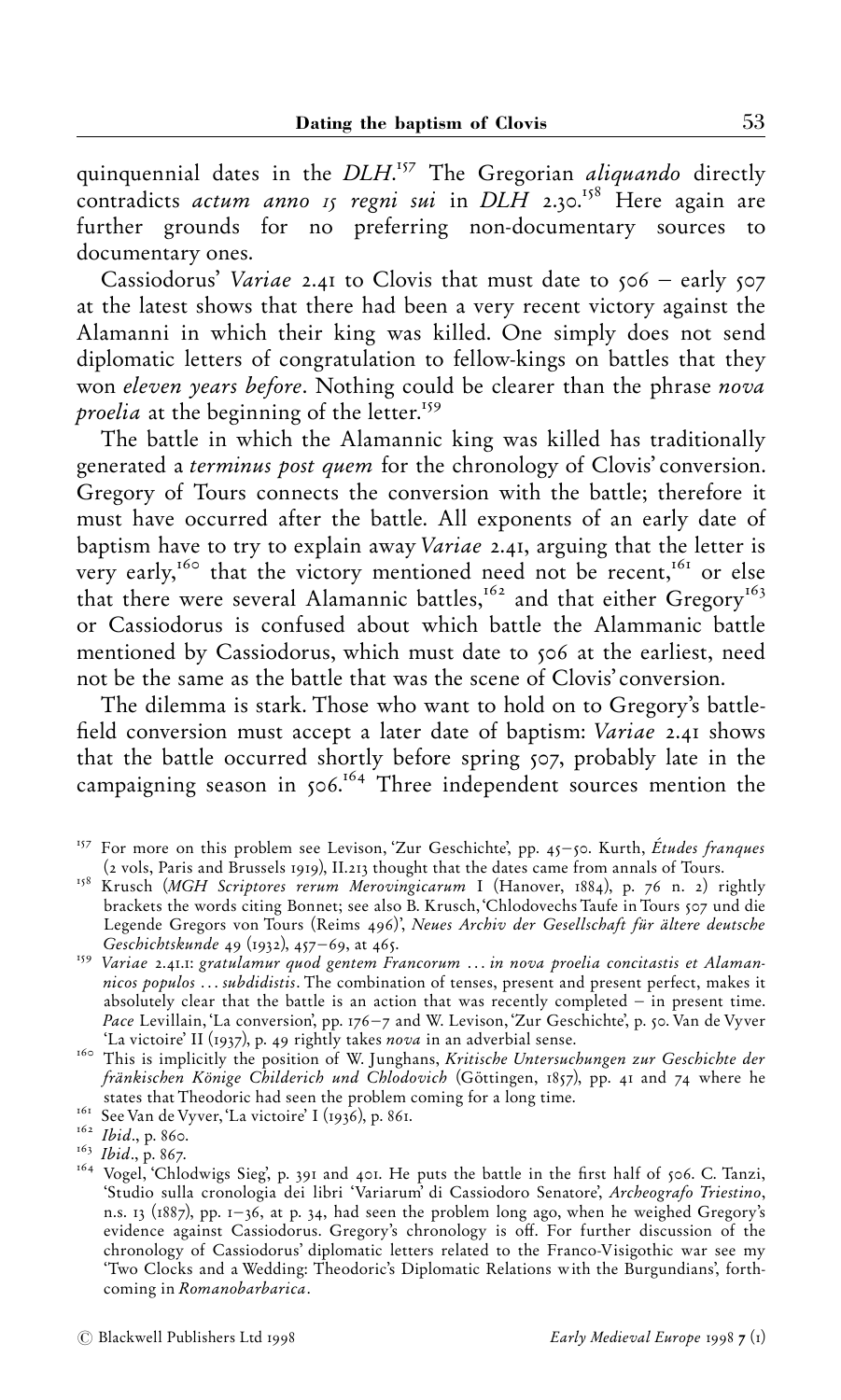death of the Alemannic king, as an identifying mark, so the onus probandi is on those who want to claim that these are two different battles.<sup>165</sup> The French have celebrated Clovis' baptism prematurely. Could they forgo a Clovis who, like Christ, was baptized in his 30th year?<sup>166</sup> Those prepared to give up Gregory's tale of a battlefield conversion in light of the evidence that Gregory did not know when the battle was in absolute terms (and may not have known its chronology in relation to other events), can then uncouple the conversion and the battle:<sup> $167$ </sup> there is then no *terminus post quem* for Clovis' conversion other than the freeing of the *populus captivus* mentioned in Avitus,  $Ep.$  46.

Finally I should like briefly to explore some of the implications of these findings for the relationship between Clovis and Avitus. Not surprisingly, perhaps, this Clovis begins to look a great deal more like Gundobad. Less the rough-and-ready pagan and splitter of skulls than someone with mental acrimonia, someone whom Arians have worked on for a while, and someone who both receives letters from bishops, and sends them. In drawing such a Clovis, I part company with Gibbon who stated, 'But the savage conqueror of Gaul was incapable of examining the proofs of a religion which depends on the laborious investigation of historic evidence and speculative theology.<sup>168</sup> Even more important is that Clovis deals with extra-territorial bishops. In  $Ep.$  46, 75.25–8 Avitus states that he has received a letter from Clovis announcing his intention to be baptized. Later on in the same letter  $(76.6)$  he alludes to the humilitas the king has long (iam dudum) shown him in his service (devotio). Clearly there had been correspondence for some time, perhaps even an encounter.

Epistle ãå of Avitus still needs further elucidation: what were the occasions that led to contact between Clovis and Avitus? Was Remigius, despite his famous eloquence,<sup>169</sup> not doing an adequate job as a spokesman for Catholicism?<sup>170</sup> Was this why Clovis went beyond his

<sup>&</sup>lt;sup>165</sup> See Vogel, 'Chlodwigs Sieg', p. 388. Ennodius, Panegyricus 72: Cui evenit habere regem, postquam meruit perdidisse; Variae 2.41 2: sufficiat illum regem cum gentis cecidisse superbia. Even L. Schmidt concedes this point, see Geschichte der deutschen Stämme 2 (Berlin, 1915), pp. 296-7. Spencer, 'Dating the Baptism', p. 116, obfuscates the issue in claiming that the two Alaman battles are 'very differently described'. The salient feature, that the Alaman king was

killed, is common to both. "<br>
<sup>166</sup> For the suggestion that the date was mystical see G. Tessier, *Le Baptême de Clovis* (Paris, 1964), p. 82. Also C. Grell, `Clovis du grand siècle aux lumières', Bibliothèque de l'École des<br>Chartes 154 (1996), pp. 173–218, at p. 196.

*Chartes 154 (1996), pp. 173–218, at p. 196.*<br><sup>167</sup> Vogel, `Chlodwigs Sieg', pp. 394–5, even though he argues for a late date for the battle (506), wishes to couple battle and conversion, for he believed that the *populus captivus* in Avitus, *Ep.* 46 was the Alamanni. See above p. 43.<br><sup>168</sup> Edward Gibbon, *The Decline and Fall of the Roman Empire* (New York, 1932), vol. II. 391.<br><sup>169</sup> See Sidonius, *Ep.* 9.7.<br><sup>170</sup> Note how Avitus fails to mention him at all,

Clovis has been converted *sine praedicatore*. See above, n. 94.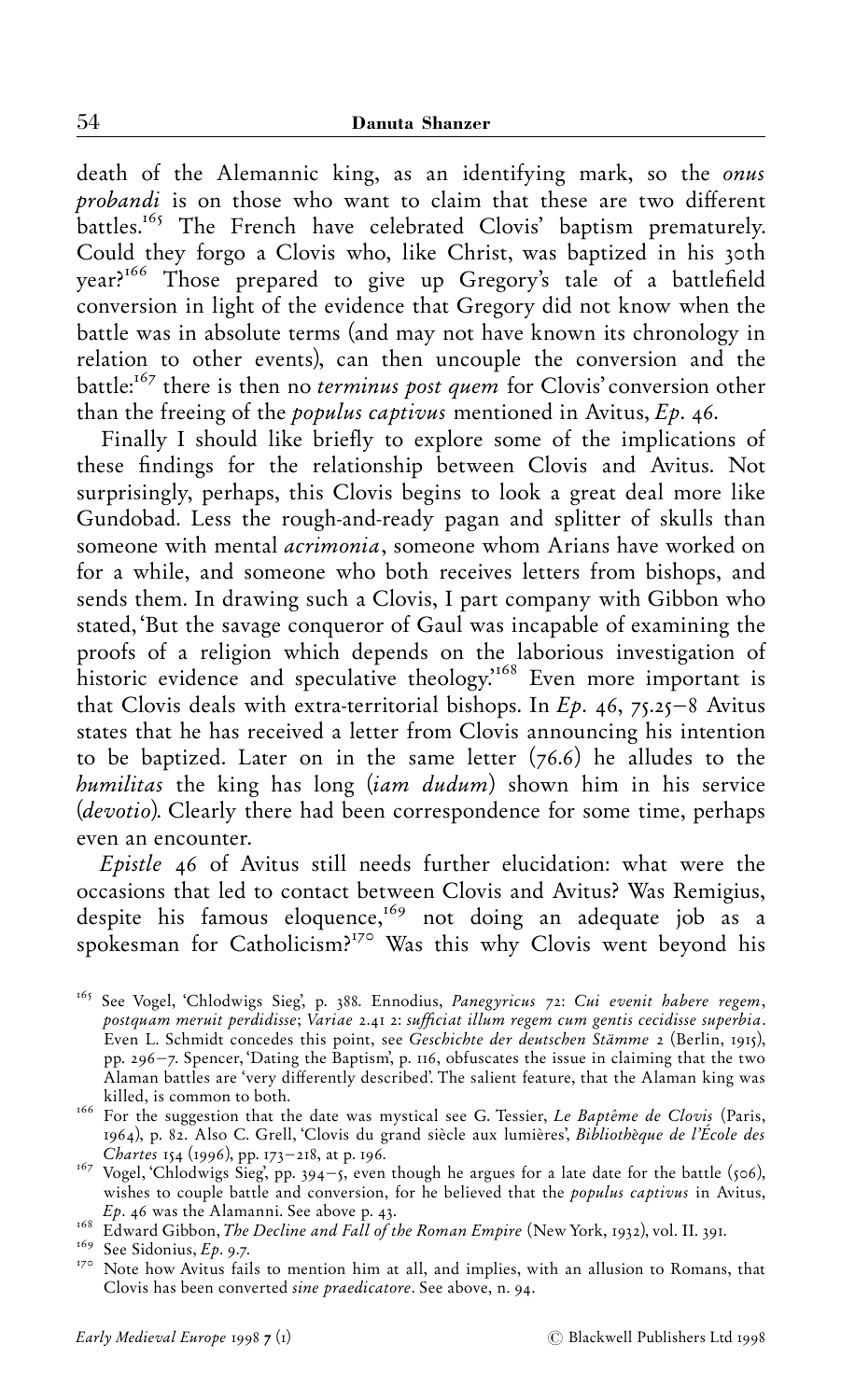territories to consult a Burgundian bishop? Or did Avitus spontaneously make contact with Clovis and try to convert him? Was he working on Lentichildis too?<sup>171</sup> Did Avitus meet Clovis in the course of the negotiations following the Franco-Burgundian war of  $\zeta$ 00-1 - perhaps in connection with the ransoming of captives? $172$  Or was Avitus the marriage-broker for the Catholic Chrotechildis? He seems to have been involved in planning a foreign marriage for an anonymous daughter of Gundobad's who died prematurely after 501.<sup>173</sup> If Clovis married Chrotechildis late (i.e. after  $\int_0^{\frac{1}{7}}$  it is quite possible, as Van de Vyver suggested, that he had been promised this girl first.<sup>175</sup> Indeed, Clovis is really the only likely candidate as a prospective son-in-law for Gundobad shortly after 501. Theodoric was already married to Audofledis, and had no male heirs. Although Gundobad might have wanted to repay the Visigoths for sheltering him against Clovis, Alaric II had married Theodegotha.<sup>176</sup> Thrasamund was married to Amalafrida. The Warni, Heruli, and Thuringians were allies of Alaric's.<sup>177</sup> If Avitus had been involved in trying to marry Gundobad's anonymous daughter to Clovis, then we have a meaningful context for Clovis' and the bishop of Vienne's relationship, and specifically for Avitus' interest in the king's religious beliefs. Any reconstruction of such events must of necessity be tentative and conjectural, but Avitus'  $Ep.$  46 still raises questions that should be asked  $-$  and some answers can be essayed.

My re-examination of these four problematic passages has led to the following conclusions. First, that Clovis was not a pagan, but an Arian catechumen, or at least closely influenced by Arians at the time of his conversion. This is obviously something that French historians might prefer not to highlight: an Arianizing Clovis looks just like the other barbarian kings. He ceases to be a pagan *unicum*  $-$  the Frank who saw the light. Second, there is no allusion to Clovis' honorary consulate in

<sup>&</sup>lt;sup>171</sup> See above, n. 31.<br><sup>172</sup> Gundobad exiled Frankish captives to Toulouse. See *DLH* 2.33.<br><sup>173</sup> The girl died before her marriage to an external *rex. Ep.*  $\zeta$  is a consolation-letter written by Avitus to Gundobad. He implies that he (Avitus) needed consolation for the girl's death, and that his rivals would have had reason to exult over his failure, had the girl died immediately

after her marriage, rather marriage, rather than before it. "<br><sup>175</sup> The suggestion was made tentatively by A. Van de Vyver, `Clovis et la politique méditerranéenne', in 'Recueil d'Études dédiées à la mémoire de H. Pirenne' (Bruxelles 1937), pp. 367–87, at pp. 375–6. Followed by Weiss, Chlodwigs Taufe p. 41–2.

 $\frac{6}{76}$  J. Moorhead, Theoderic in Italy (Oxford, 1992), p. 32, dates the marriage to the early 490s. It may have been connected to the help against Odoacer, extended to Theodoric by the Visigoths. See Jordanes, Getica, in Jordanis Romana et Getica, MGH, AA V,I (Berlin, 1882), pp. 297-8; Bellum Gothicum, in Procopius, Opera Omnia, ed. J. Haury, vol 2 (4 vols, Leipzig, 1963), 12.22.43; Anonymus Valesianus, ed. V. Gardthausen, in Ammiani Marcellini rerum gestarum quae supersunt, vol. 2 (2 vols, Stuttgart, 1966), 12.63 (who reverses the daughters). "Cassiodorus, Variae 3.3.3.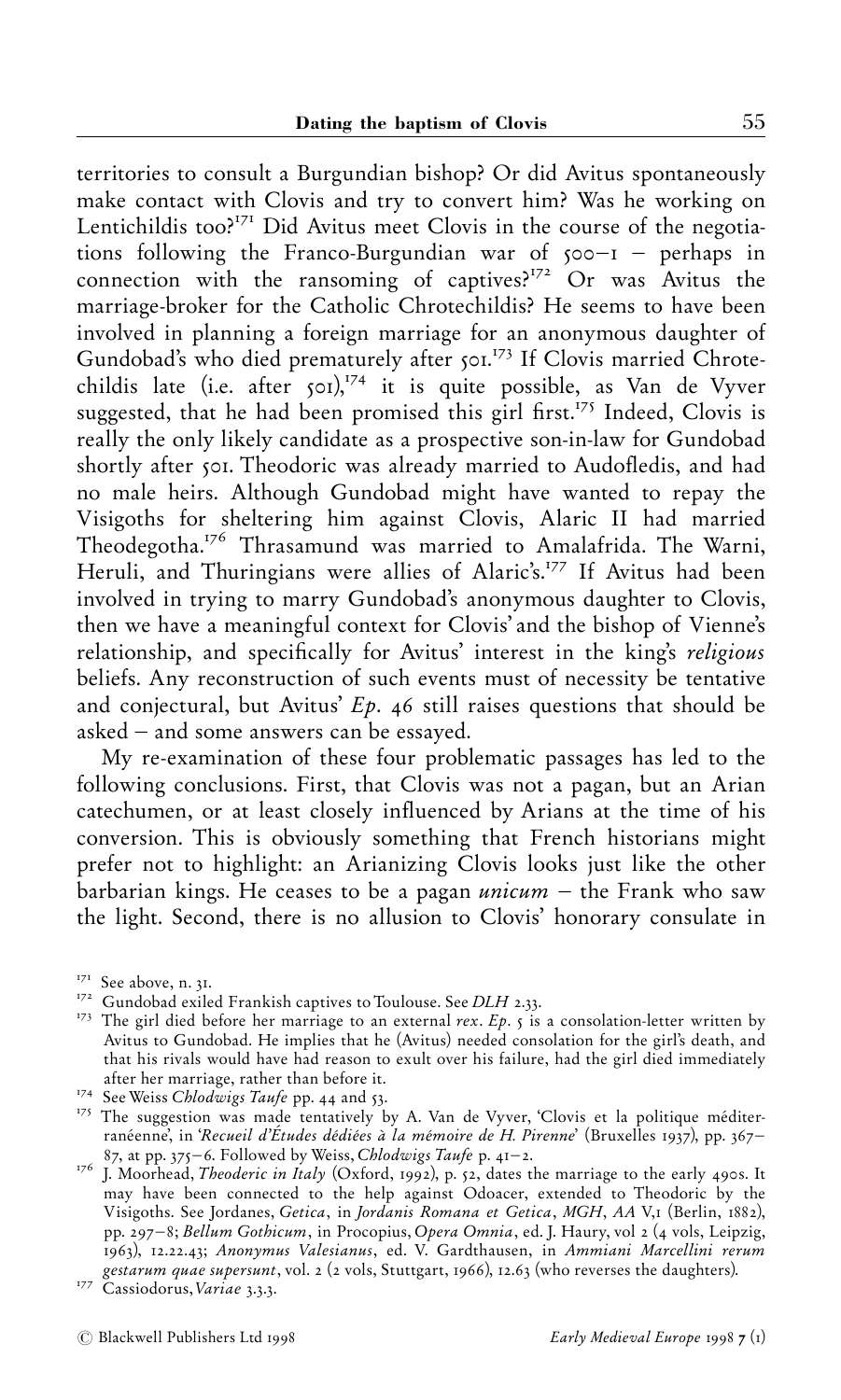Avitus,  $Ep.$  46, 75.17, so that that passage does not provide a later terminus post quem of 508 for the baptism. Third, the allusion to the freeing of a populus captivus is most plausibly connected with Aquitainian prisoners from the war of  $\zeta$ <sup> $\zeta$ </sup> $\zeta$ <sup>2</sup>. It suggests a late date for the baptism: Christmas 508. Fourth, Gregory of Tours did not know when precisely Clovis had fought against the Alamanni and killed their king.

'L'histoire des lectures de Grégoire de Tours reste encore à écrire.'<sup>178</sup> Meanwhile the tradition of defending him persists. This has something to do with his style. He is long, selectively detailed, memorable, vivid, and, above all, there. Like Tacitus and Ammianus, he is a historian who impinges on his readers' imaginations and takes them over: one wants to believe the man  $-$  it seems so much easier that way. But to do so would often be a mistake. Time and time again, both his chronology and his facts have been seriously called into question.

Gregory is lively and gripping.<sup>179</sup> He writes a curious sort of Vulgar Latin that lends him a certain folksy respectability or authenticity. This tempts scholars to see him as someone who is part of an oral tradition  $$ one that can conveniently be traced to important actors in events of the beginning of the sixth century.<sup>180</sup> He writes 'bad' or 'naive' Latin. Therefore there is no art here. Therefore the man is telling the truth', goes the faulty syllogism."ð"

Because he writes Vulgar Latin, classicists rarely study Gregory. This is a pity. In the nineteenth century German medieval historians could still recognize a glaring literary topos when they saw one and treat it accordingly. Yet many scholars still persist in labelling obvious literary inventions as 'oral folk tradition' or 'eye-witness accounts'.<sup>182</sup> According to Grell, French scholars treat the sources for the French monarchy with 'une curieuse absence de sense critique et une hypertrophie d'interprétation.<sup>183</sup> She has put her finger on something very *important* about the way Gregory is handled. I would state my supposition even more provo-

<sup>&</sup>lt;sup>178</sup> Grell, Clovis', p. 177.<br><sup>179</sup> Erich Auerbach, *Mimesis[: the Representation of Reality in Western Literature*] (Princeton, 1974), p. 87, draws our attention to horse-urine and on pp. 94-5 discusses the 'everyday reality<sup>3</sup> and 'reawakening sensory apprehension of things and events' in Gregory's work. He fails to discuss any of Gregory's sources or spools of material.

<sup>&</sup>lt;sup>180</sup> For the trickledown of this idea see Auerbach, *Mimesis* pp. 85 and 95.<br><sup>181</sup> I was delighted to see that Grell ('Clovis,' p. 180) shares my views precisely: 'les défauts de Grégoire deviennent ses qualités ... Les érudits supposent qu'en ces temps frustes et sauvages,<br>les historiens ignoraient le mensonge et la dissimulation.'

<sup>&</sup>lt;sup>182</sup> A textbook example is the treatment of Clotilde's sermon to Clovis in *DLH* 2.29. Gibbon saw the problem, see The Decline and Fall of the Roman Empire (New York, 1932),  $\tilde{H}$ .  $\tilde{3}$ 9 n. 25. Yet Rouche, despite his better instincts, is still defending this preposterous literary pastiche, which clearly has a *written* source, as oral tradition. See Rouche, Clovis, pp. 260-1. "<sup>83</sup> Grell, 'Clovis', p. 179.